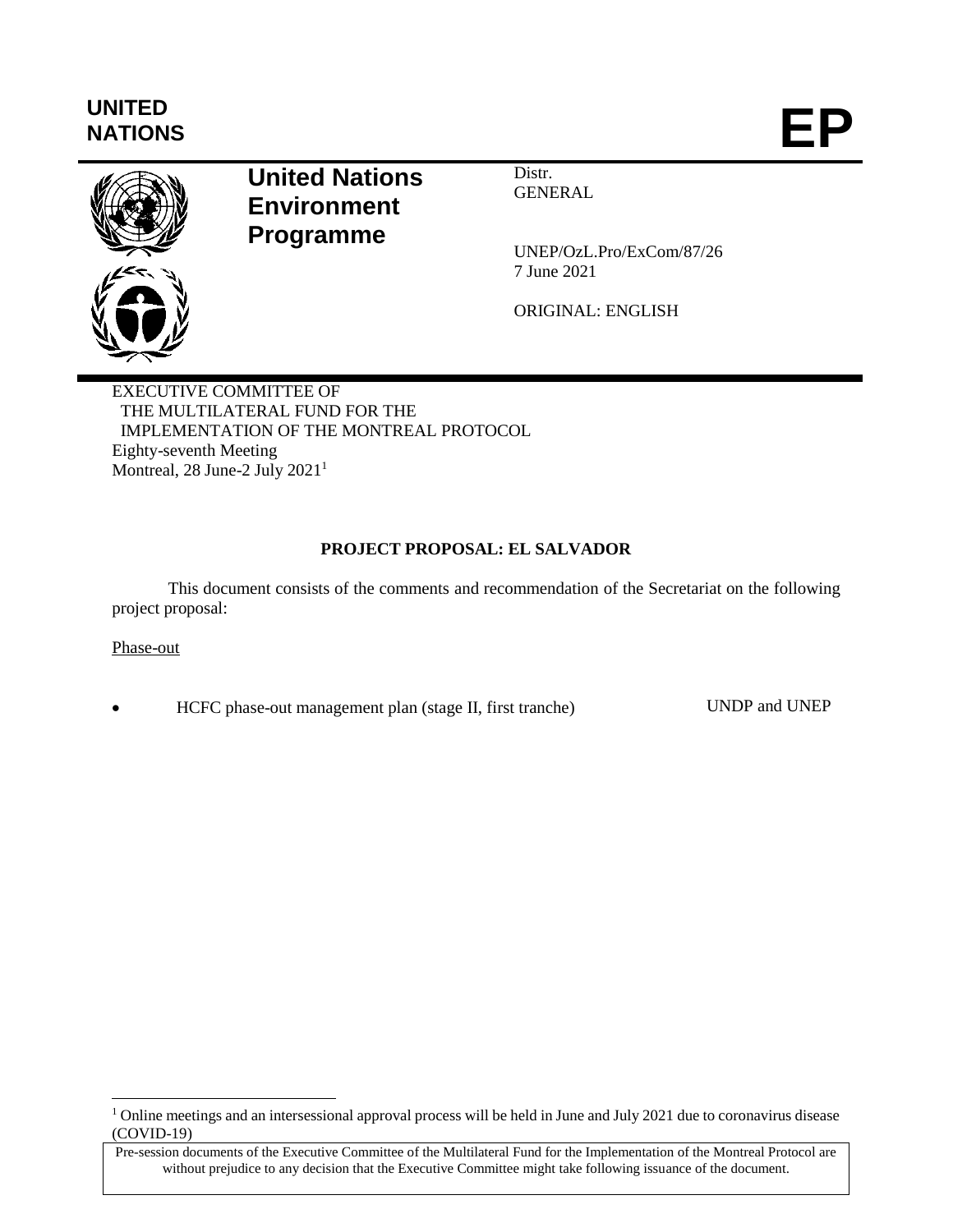## **PROJECT EVALUATION SHEET – MULTI-YEAR PROJECTS**

## **El Salvador**

| (I) PROJECT TITLE                                         |             |                                |      |          |               |                  | <b>AGENCY</b> |                   |                |                  |                                                      |                |          |                     |                   |  |
|-----------------------------------------------------------|-------------|--------------------------------|------|----------|---------------|------------------|---------------|-------------------|----------------|------------------|------------------------------------------------------|----------------|----------|---------------------|-------------------|--|
|                                                           |             | HCFC phase-out plan (stage II) |      |          |               |                  |               | UNDP (lead), UNEP |                |                  |                                                      |                |          |                     |                   |  |
|                                                           |             |                                |      |          |               |                  |               |                   |                |                  |                                                      |                |          |                     |                   |  |
| (II) LATEST ARTICLE 7 DATA (Annex C Group I)              |             |                                |      |          |               |                  |               |                   |                |                  | Year: 2020                                           |                |          | 2.74 (ODP tonnes)   |                   |  |
|                                                           |             |                                |      |          |               |                  |               |                   |                |                  |                                                      |                |          |                     |                   |  |
| (III) LATEST COUNTRY PROGRAMME SECTORAL DATA (ODP tonnes) |             |                                |      |          |               |                  |               |                   |                |                  |                                                      |                |          |                     | <b>Year: 2020</b> |  |
| Chemical                                                  |             | Aerosol                        | Foam | Fire-    |               |                  |               | Refrigeration     |                |                  | Solvent                                              | Process        |          | Total sector<br>Lab |                   |  |
|                                                           |             |                                |      | fighting |               |                  |               |                   |                |                  |                                                      | agent          | use      | consumption         |                   |  |
|                                                           |             |                                |      |          |               |                  | Manufacturing |                   |                | Servicing        |                                                      |                |          |                     |                   |  |
| HCFC-22                                                   |             |                                |      |          |               |                  |               | 0.00              |                | 2.74             |                                                      |                |          | 2.74                |                   |  |
| (IV) CONSUMPTION DATA (ODP tonnes)                        |             |                                |      |          |               |                  |               |                   |                |                  |                                                      |                |          |                     |                   |  |
|                                                           |             | 2009 - 2010 baseline:          |      | 11.68    |               |                  |               |                   |                |                  | Starting point for sustained aggregate reductions:   |                |          |                     | 16.62             |  |
|                                                           |             |                                |      |          |               |                  |               |                   |                |                  | <b>CONSUMPTION ELIGIBLE FOR FUNDING (ODP tonnes)</b> |                |          |                     |                   |  |
|                                                           |             | Already approved:              |      | 9.02     |               |                  |               |                   |                |                  | Remaining:                                           |                |          |                     | 7.59              |  |
|                                                           |             |                                |      |          |               |                  |               |                   |                |                  |                                                      |                |          |                     |                   |  |
| (V) BUSINESS PLAN                                         |             |                                |      |          |               | 2021             |               |                   |                | 2022             |                                                      | 2023           |          | <b>Total</b>        |                   |  |
| <b>UNDP</b>                                               |             | ODS phase-out (ODP tonnes)     |      |          |               |                  |               | 0.00              |                |                  | 0.00                                                 |                | 0.00     |                     | 0.00              |  |
|                                                           |             | Funding (US \$)                |      |          |               |                  |               | $\Omega$          |                |                  | $\Omega$                                             |                | $\theta$ |                     | $\Omega$          |  |
| <b>UNEP</b>                                               |             | ODS phase-out (ODP tonnes)     |      |          |               |                  |               | 0.30              |                |                  | 0.00                                                 |                | 0.00     |                     | 0.30              |  |
|                                                           |             | Funding (US \$)                |      |          |               | 41,973           |               |                   |                | $\boldsymbol{0}$ |                                                      | $\theta$       | 41,973   |                     |                   |  |
|                                                           |             |                                |      |          |               |                  |               |                   |                |                  |                                                      |                |          |                     |                   |  |
| (VI) PROJECT DATA                                         |             |                                |      | 2021     | 2022-<br>2023 |                  | 2024          | 2025              |                | 2026             | 2027                                                 | 2028           | 2029     | 2030                | <b>Total</b>      |  |
| Montreal Protocol consumption<br>limits                   |             |                                |      | 7.59     |               | 7.59             | 7.59          |                   | 3.80           | 3.80             | 3.80                                                 | 3.80           | 3.80     | $\theta$            | n/a               |  |
| Maximum allowable consumption<br>(ODP tonnes)             |             |                                |      | 5.42     |               | 3.44             | 3.44          |                   | 2.88           | 2.32             | 2.32                                                 | 0.29           | 0.29     | $\theta$            | n/a               |  |
| Projects                                                  | <b>UNDP</b> | Project costs                  |      | 169,000  |               | $\overline{0}$   | 244,255       |                   | $\overline{0}$ | 124,745          | $\overline{0}$                                       | $\theta$       | 65,000   | $\mathbf{0}$        | 603,000           |  |
| costs<br>requested in                                     |             | Support costs                  |      | 11,830   |               | $\overline{0}$   | 17,098        |                   | $\overline{0}$ | 8,732            | $\theta$                                             | $\overline{0}$ | 4,550    | $\overline{0}$      | 42,210            |  |
| principle                                                 | <b>UNEP</b> | Project costs                  |      | 26,000   |               | $\overline{0}$   | 17,000        |                   | $\overline{0}$ | 4,000            | $\overline{0}$                                       | $\overline{0}$ | $\theta$ | $\overline{0}$      | 47,000            |  |
| $(US \, \hat{s})$                                         |             | Support costs                  |      | 3,380    |               | $\boldsymbol{0}$ | 2,210         |                   | $\overline{0}$ | 520              | $\mathbf{0}$                                         | $\overline{0}$ | $\theta$ | $\boldsymbol{0}$    | 6,110             |  |
| Total project costs requested in<br>principle (US \$)     |             |                                |      | 195,000  |               | $\overline{0}$   | 261,255       |                   | $\theta$       | 128,745          | $\theta$                                             | $\theta$       | 65,000   | $\overline{0}$      | 650,000           |  |
| Total support costs requested in<br>principle (US \$)     |             |                                |      | 15,210   |               | $\overline{0}$   | 19,308        |                   | $\mathbf{0}$   | 9,252            | $\overline{0}$                                       | $\overline{0}$ | 4,550    | $\overline{0}$      | 48,320            |  |
| Total funds requested in principle<br>(US \$)             |             |                                |      | 210,210  |               | $\overline{0}$   | 280,563       |                   | $\overline{0}$ | 137,997          | $\overline{0}$                                       | $\overline{0}$ | 69,550   | $\overline{0}$      | 698,320           |  |

| (VII) Request for approval of funding for the first tranche (2021) |                       |  |  |  |  |  |  |  |  |
|--------------------------------------------------------------------|-----------------------|--|--|--|--|--|--|--|--|
| <b>Funds requested (US \$)</b>                                     | Support costs (US \$) |  |  |  |  |  |  |  |  |
| 169.000                                                            | 1,830                 |  |  |  |  |  |  |  |  |
| 26,000                                                             | 3,380                 |  |  |  |  |  |  |  |  |
| 195.000                                                            |                       |  |  |  |  |  |  |  |  |
|                                                                    |                       |  |  |  |  |  |  |  |  |

| Secretariat's recommendation: | Individual consideration |
|-------------------------------|--------------------------|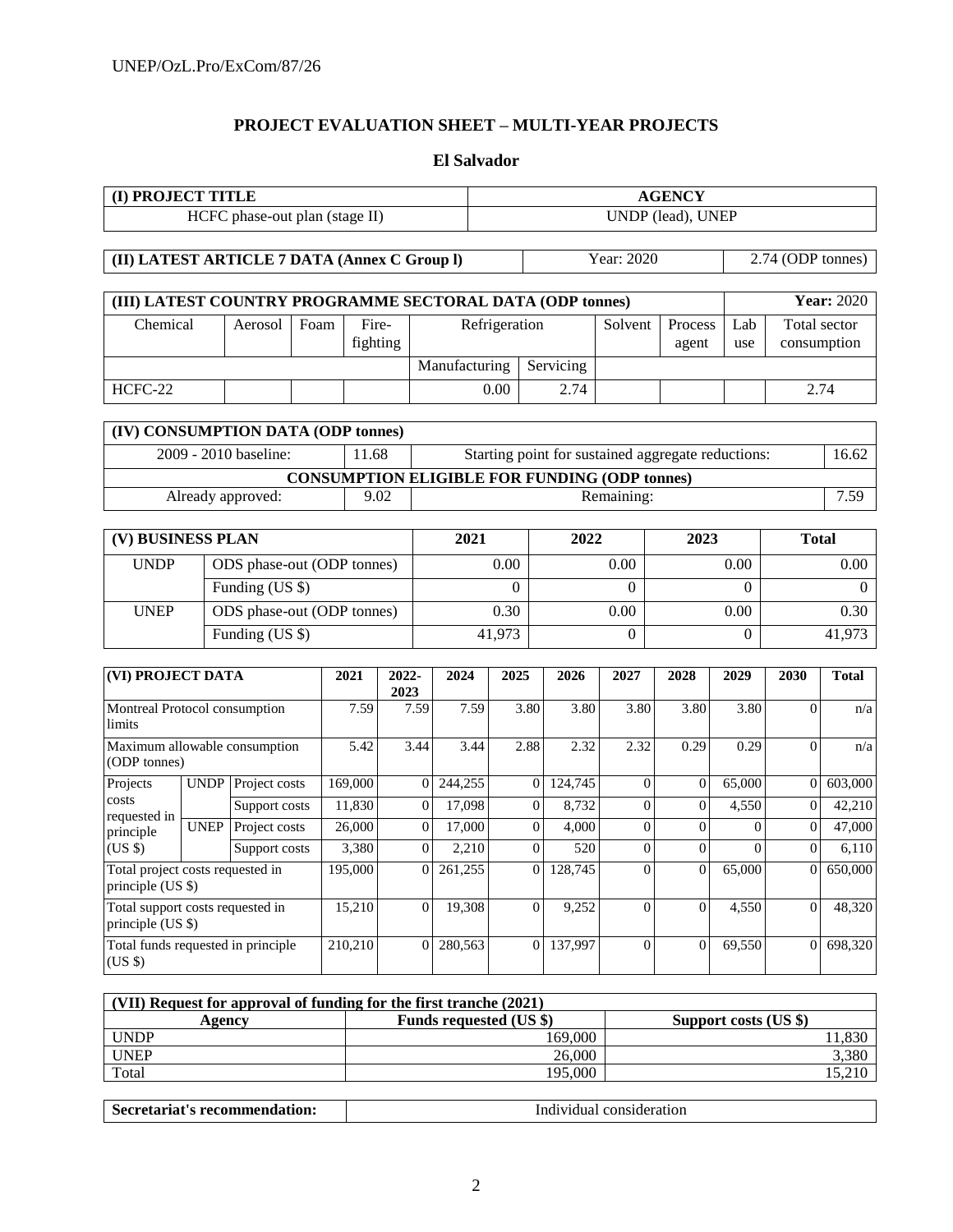## **PROJECT DESCRIPTION**

## **Background**

1. On behalf of the Government of El Salvador, UNDP as the lead implementing agency, has submitted a request for stage II of the HCFC phase-out management plan (HPMP), at a total cost of US \$698,320, consisting of US \$603,000, plus agency support costs of US \$42,210 for UNDP, and US \$47,000, plus agency support costs of US \$6,110 for UNEP, as originally submitted.<sup>2</sup> The implementation of stage II of the HPMP will phase out the remaining consumption of HCFCs by 2030.

2. The first tranche of stage II of the HPMP being requested at this meeting amounts to US \$210,210, consisting of US \$169,000, plus agency support costs of US \$11,830 for UNDP, and US \$26,000, plus agency support costs of US \$3,380 for UNEP, as originally submitted.

#### **Status of implementation of stage I of the HPMP**

3. Stage I of the HPMP for El Salvador was originally approved at the  $65<sup>th</sup>$  meeting<sup>3</sup> and revised at the  $74<sup>th</sup>$  meeting<sup>4</sup> to meet the 35 per cent reduction from the baseline by 2020, at a total cost of US \$1,074,277, plus agency support costs, to phase out 9.02 ODP tonnes of HCFCs (including 4.94 ODP tonnes of HCFC-141b contained in imported pre-blended polyols) used in the polyurethane (PU) foam manufacturing and refrigeration and air-conditioning (RAC) servicing sectors. The approved funding also included institutional strengthening (IS) at the level of US \$285,000 for nine years starting July 2011. The fourth and final tranche of stage I of the HPMP was approved under the intersessional approval process for the 86<sup>th</sup> meeting (IAP-86) in December 2020; stage I will be completed by 31 December 2021.

#### HCFC consumption

4. The Government of El Salvador reported a consumption of 2.74 ODP tonnes of HCFC in 2020, which is 76 per cent below the HCFC baseline for compliance. The 2016-2020 HCFC consumption is shown in Table 1.

| rapic 1. Here Consumption in Li Sarragor (2010-2020 Article / Gata) |        |        |       |       |       |                 |
|---------------------------------------------------------------------|--------|--------|-------|-------|-------|-----------------|
| <b>HCFC</b>                                                         | 2016   | 2017   | 2018  | 2019  | 2020  | <b>Baseline</b> |
| <b>Metric tonnes</b>                                                |        |        |       |       |       |                 |
| HCFC-22                                                             | 116.33 | 116.63 | 77.84 | 62.59 | 49.75 | 148.13          |
| <b>HCFC-123</b>                                                     | 0.64   | 0.41   | 0.64  | 0.00  | 0.14  | 2.65            |
| <b>HCFC-124</b>                                                     | 0.00   | 0.00   | 0.00  | 0.00  | 0.00  | 4.89            |
| HCFC-141b                                                           | 0.00   | 0.00   | 0.00  | 0.00  | 0.00  | 30.39           |
| HCFC-142b                                                           | 0.00   | 0.00   | 0.00  | 0.00  | 0.00  | 0.47            |
| Total (mt)                                                          | 116.97 | 117.04 | 78.48 | 62.59 | 49.89 | 186.51          |
| HCFC-141b in imported pre-blended                                   | 0.00   | 0.00   | 0.00  | 0.00  | 0.00  | 44.87**         |
| polyols*                                                            |        |        |       |       |       |                 |
| <b>ODP</b> tonnes                                                   |        |        |       |       |       |                 |
| HCFC-22                                                             | 6.40   | 6.41   | 4.28  | 3.44  | 2.74  | 8.15            |
| <b>HCFC-123</b>                                                     | 0.01   | 0.01   | 0.01  | 0.00  | 0.00  | 0.05            |
| <b>HCFC-124</b>                                                     | 0.00   | 0.00   | 0.00  | 0.00  | 0.00  | 0.11            |
| $HCFC-141b$                                                         | 0.00   | 0.00   | 0.00  | 0.00  | 0.00  | 3.34            |
| HCFC-142b                                                           | 0.00   | 0.00   | 0.00  | 0.00  | 0.00  | 0.03            |
| <b>Total (ODP tonnes)</b>                                           | 6.41   | 6.42   | 4.29  | 3.44  | 2.74  | 11.7            |

**Table 1. HCFC consumption in El Salvador (2016-2020 Article 7 data)**

l

<sup>&</sup>lt;sup>2</sup> As per the letter of 8 March 2021 from the Ministry of Environment and Natural Resources (MARN) of El Salvador to UNDP.

<sup>3</sup> UNEP/OzL.Pro/ExCom/65/33, Annex XIII of UNEP/OzL.Pro/ExCom/65/60

<sup>4</sup> Annex XIII of UNEP/OzL.Pro/ExCom/74/56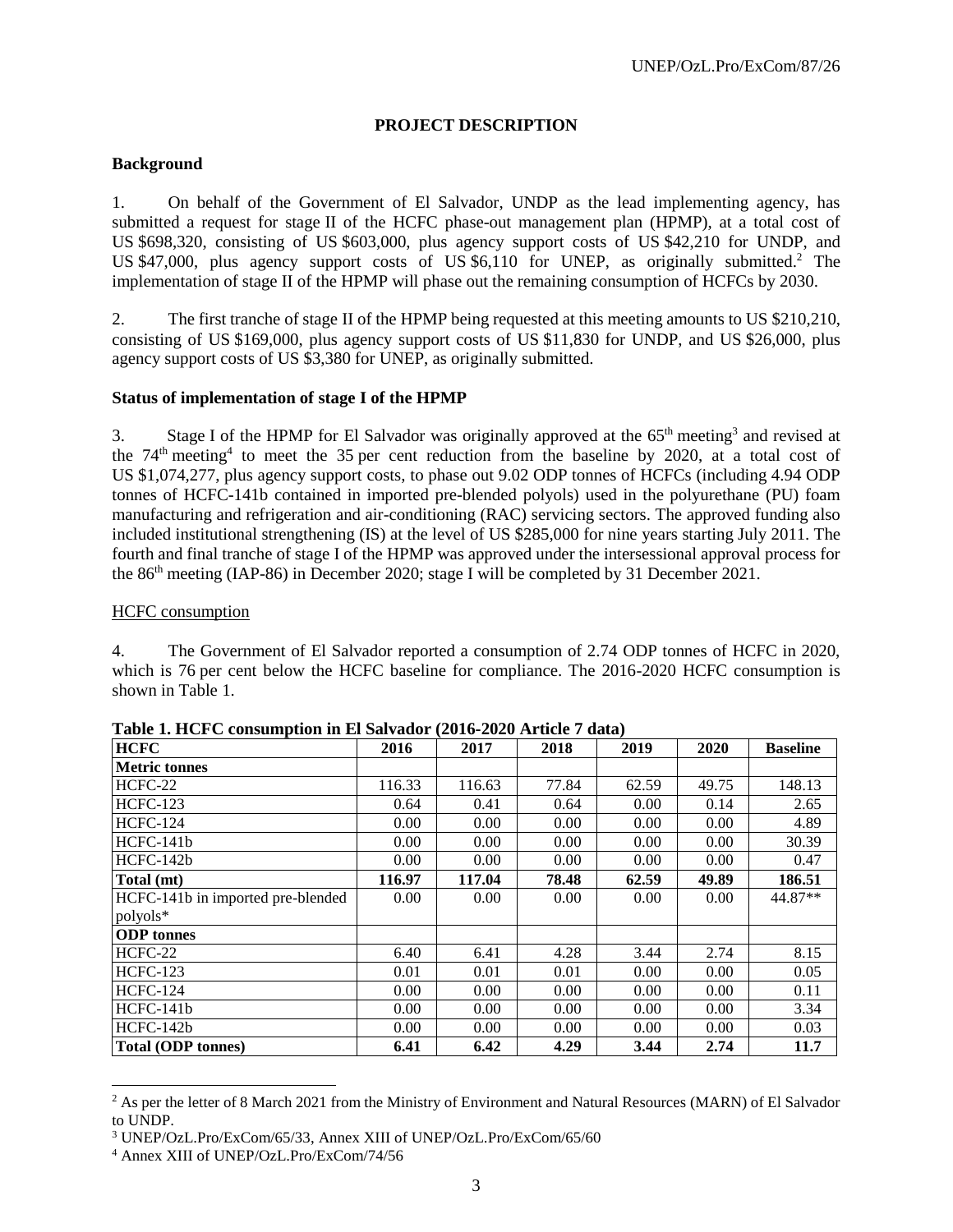| <b>HCFC</b>                       | 2016     | 2017 | 2018 | 2019 | <b>2020</b> | <b>Baseline</b> |
|-----------------------------------|----------|------|------|------|-------------|-----------------|
| HCFC-141b in imported pre-blended | $0.00\,$ | 0.00 | 0.00 | 0.00 | $0.00\,$    | 1.94**          |
| polyols*                          |          |      |      |      |             |                 |

\* Consumption of HCFC-141b contained in imported pre-blended polyols has not been reported under the CP implementation report since 2011.

\*\* Average use between 2007 and 2009.

5. Consumption of HCFCs has shown an overall decreasing trend attributed to the activities of the HPMP, in particular the training of RAC technicians which has reduced leakage of refrigerants from RAC equipment and the strict enforcement of the licensing and quota system; the use of non-HCFC-based equipment in public projects, restrictions on the purchase of HCFC-22-based RAC equipment, and market and economic conditions. HCFC-22-based air-conditioning (AC) is also being replaced by R-410A-based units because of its low price and higher energy efficiency.

## *Country programme (CP) implementation report*

6. The Government of El Salvador reported HCFC sector consumption data under the 2020 CP implementation report which is consistent with the data reported under Article 7 of the Montreal Protocol.

## Status of progress and disbursement

## *ODS policy and regulatory framework*

7. The Government of El Salvador has had a regulatory framework to control ODS consumption since 2000, an established quota system for import of HCFCs since April 2013, and banned the import and use of HCFC-141b, in bulk and contained in imported pre-blended polyols, since 1 January 2015. Currently, the country is finalizing the adoption of the common Central American customs codes for the import and export licensing and quota system, and is drafting a certification system for RAC technicians and a standard for evaluating labour competencies in good refrigeration practices in cooperation with the National Institute of Vocational Training (INSAFORP).

8. During the first three tranches, a total of 73 customs officers received training on ODS control and inspection of ODS imports, 39 enforcement officers received training on authorization, control and inspection of ODS imports, and 10 importers received training on hydrocarbon (HC) refrigerants and equipment and tools for correct tariff classification.

9. During the IAP-86, the Executive Committee requested UNDP, as the lead implementing agency, to provide an update on progress towards implementing the recommendations in the verification report submitted to the 86<sup>th</sup> meeting.<sup>5</sup> UNDP reported that further to discussions with the NOU, the following activities will be implemented during the fourth tranche (approved at the 86<sup>th</sup> meeting): the NOU will request the designation of a focal point in customs to facilitate the information exchange and control and MARN will implement new procedures to improve the control of the quotas and licences granted, including an internal double check procedure and periodic information exchanges.

 $\overline{a}$ <sup>5</sup> UNEP/OzL.Pro/ExCom/86/48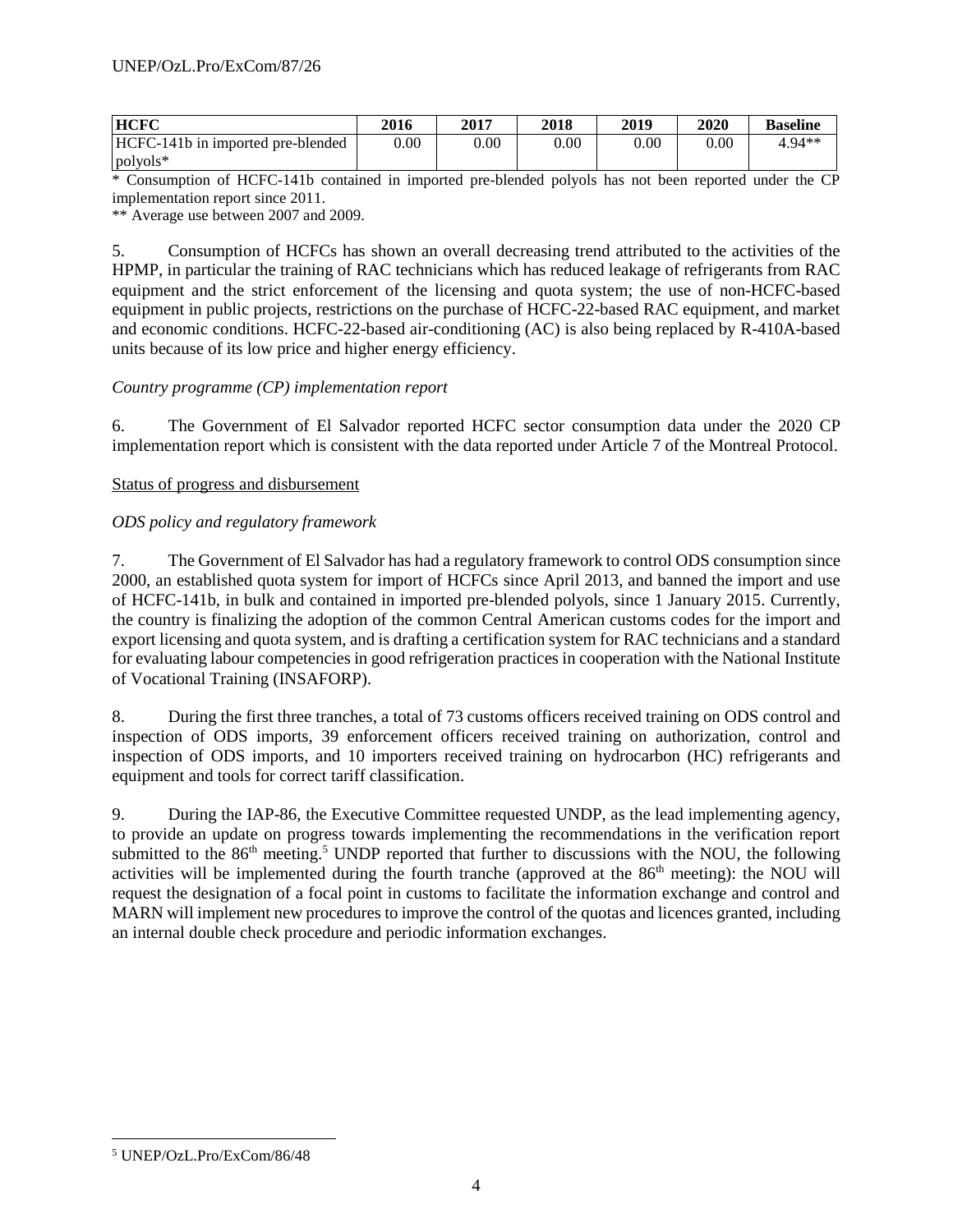## *Polyurethane (PU) foam sector*

10. The three PU foam manufacturing enterprises included in stage I of the HPMP successfully completed their conversions to methyl formate resulting in the phase out of 8.31 ODP tonnes of HCFC-141b contained in imported pre-blended polyols.<sup>6</sup>

## *Refrigeration servicing sector*

11. During the first three tranches, a total of 20 trainers and 1,719 RAC technicians (19 of whom were women) were trained in the safe use of flammable refrigerants (i.e., R-600a and R-290). A total of 2,000 sets of basic tools (including torches, gauges, goggles, gloves, and leak detectors) to improve welding and prevent leaks were purchased and distributed among technicians that participated in training activities. Additionally, 160 cylinders and 30 recovery units for recovery and reuse of refrigerants were distributed among 17 RAC servicing workshops. Activities associated with the fourth funding tranche are being implemented slowly because of restrictions imposed due to COVID-19.

## *Project implementation and monitoring*

12. The national ozone unit (NOU) was responsible for project monitoring and implementation. A total of US \$54,000 was disbursed to hire a project coordinator for the HPMP, to support the NOU.

## Level of fund disbursement

13. As of February 2021, of the total funds of US \$1,074,277 approved (US \$699,277 for UNDP and US \$375,000 for UNEP), US \$1,025,036 had been disbursed (US \$683,157 for UNDP and US \$341,879 for UNEP). UNDP confirmed that the balance of US \$49,241, including US \$35,000 approved for the final tranche, will be transferred to the country in the third quarter of 2021.

## **Stage II of the HPMP**

## Remaining consumption eligible for funding

14. After deducting 9.02 ODP tonnes of HCFCs associated with stage I of the HPMP, the remaining consumption eligible for funding amounts to 7.59 ODP tonnes of HCFC-22. This consumption, used in the refrigeration servicing sector only, will be phased out during stage II.

## Sector distribution of HCFCs

l

15. There are approximately 4,000 technicians and 400 to 500 workshops in the servicing sector, consuming HCFC-22 to service for equipment maintenance as shown in Table 2.

| <b>Sector/Applications</b> | Equipment<br>(units) | <b>HCFC-based</b><br>equipment<br>recharged<br>$\frac{6}{6}$ | Recharge<br>(kg) | <b>Consumption</b><br>(mt) | Usage $(\% )$ |  |
|----------------------------|----------------------|--------------------------------------------------------------|------------------|----------------------------|---------------|--|
| Residential AC 9000 BTU    | 58,850               | 25                                                           | 0.7              | 10.4                       | 16.61         |  |
| Residential AC 12000 BTU   | 28,671               | 25                                                           | 1.0              | 7.24                       | 11.57         |  |
| Commercial AC              | 19,385               | 35                                                           | 2.16             | 14.8                       | 23.64         |  |
| Commercial refrigeration   | 15,508               | 35                                                           | 4.8              | 26.31                      | 42.03         |  |

## **Table 2. Sectoral distribution of HCFC-22 by type of RAC equipment in 2019**

 $6$  The progress report on the first tranche submitted to the  $74<sup>th</sup>$  meeting (UNEP/OzL.Pro/ExCom/74/29), indicated that the foam enterprise Profil was temporarily using HFC-245ca as a foam blowing agent, as methyl formate systems were not available. Methyl formate systems have since been supported by a systems house in Mexico.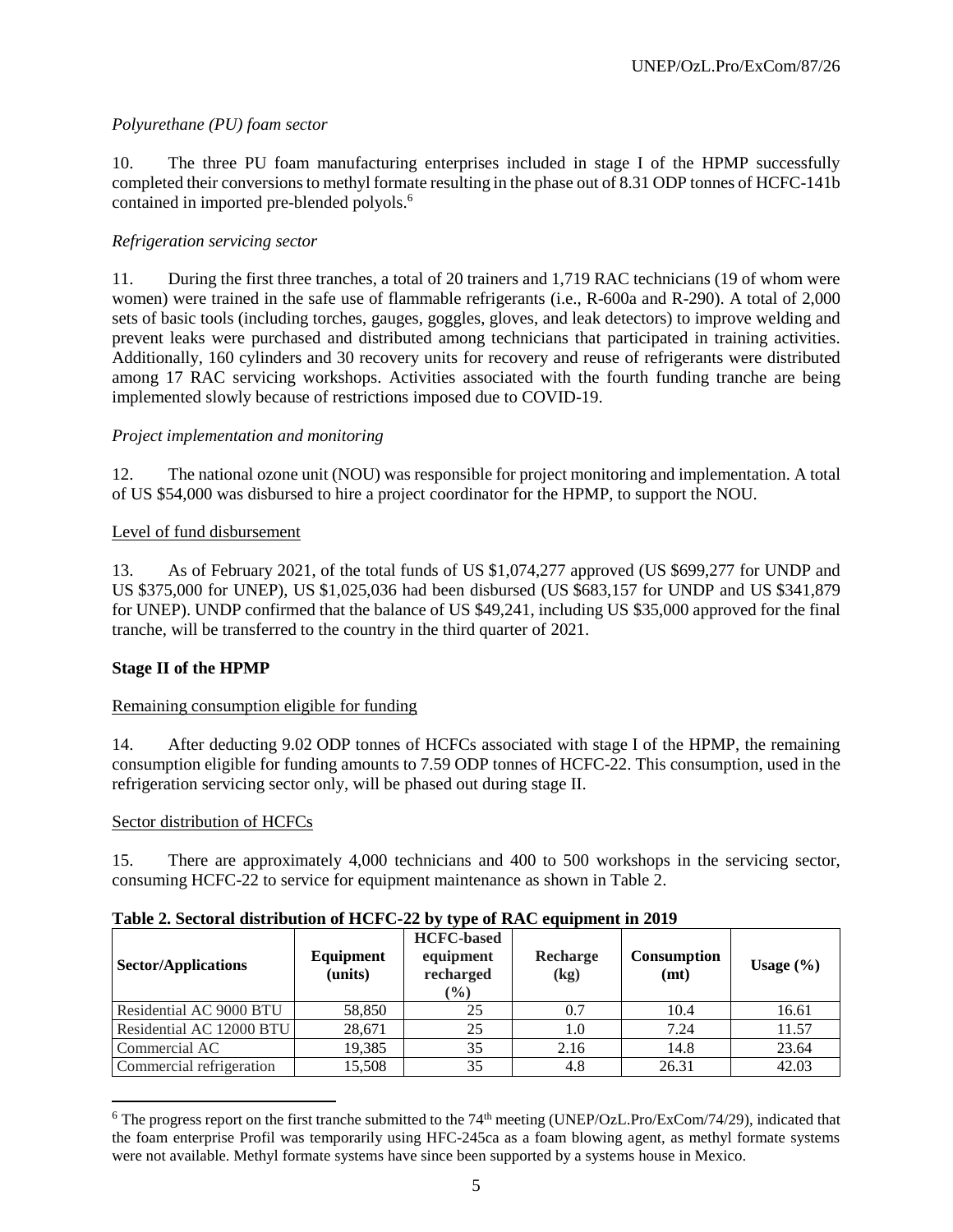| <b>Sector/Applications</b> | Equipment<br>(units) | <b>HCFC-based</b><br>equipment<br>recharged<br>$(\%)$ | Recharge<br>(kg) | <b>Consumption</b><br>(mt) | Usage $(\% )$ |
|----------------------------|----------------------|-------------------------------------------------------|------------------|----------------------------|---------------|
| Industrial refrigeration   | 50                   | 15                                                    | 5.0              | 0.04                       | 0.06          |
| Chillers                   | 30                   | 10                                                    | 5.0              | 0.02                       | 0.03          |
| Sub-total                  | 122,494              | n/a                                                   | n/a              | 58.81                      | 93.95         |
| <b>Stocks</b>              |                      |                                                       |                  | 3.79                       | 6.05          |
| <b>Total</b>               |                      |                                                       |                  | 62.61                      | 100.00        |

16. HCFC-22 represents 15.77 per cent of the refrigerants used in the servicing sector, the primary HCFC-22 alternatives used are HFC-134a (58.60 per cent), R-410A (12.72 per cent), R-404A (6.53 per cent), R-507 (4.09 per cent), other HFCs (2.15 per cent), HFOs (0.01 per cent), and HC (0.17 per cent).

## Phase-out strategy in stage II of the HPMP

17. As originally submitted, stage II of the HPMP proposes to achieve 80 per cent and 100 per cent reduction of HCFC consumption by 2026 and 2028 respectively, on the understanding that El Salvador's consumption between 2029 and 2040 will be consistent with the servicing tail as provided under the Montreal Protocol. It has been designed based on the experience gained during the implementation of stage I and will continue to focus on enhancing the control of HCFC imports, and reducing the demand of HCFCs through training and certification of technicians in good servicing practices, introducing and enforcing a ban on the import of HCFC-based RAC equipment by 1 January 2025 and strengthening the recovery and recycling network.

18. Unlike stage I, the Government of El Salvador has decided to submit an IS project separately from the request for stage II of the HPMP; accordingly, the request for renewal of the IS project will be submitted to the 88th meeting. The IS project will continue to implement a framework to strengthen legislation in support of stage II of the HPMP, in addition to other activities, such as issuing import licenses and quotas, data reporting, awareness raising, and coordination with main stakeholders.

## Proposed activities in stage II of the HPMP

- 19. Stage II proposes the following activities:
	- (a) *ODS legal framework*: Development of a new regulation to ban the import of HCFC-based equipment, and six stakeholder consultation meetings with importers, end users, consumer organizations and commercial centre associations on the draft regulation, and on the conditions required to import new and efficient technology (UNEP) (US \$11,000);
	- (i) *Strengthening custom and enforcement*: Four training courses for a total of 200 customs officers and other stakeholders (government authorities, law enforcement officials, border guards, customs officials, customs brokers and importers) on the use of tools such as "WhatGas?", refrigerant identifiers and mechanical tests for low-global-warming potential (GWP) blowing agents contained in pre-blended polyols, customs and enforcement measures for monitoring ODS imports, national customs codes for HCFC alternatives and preventing illegal trade of controlled substances; provision of two refrigerant identifiers; and three training courses for 150 customs brokers and importers on compliance with the Montreal Protocol and with new regulations (UNEP) (US \$36,000);
	- (b) *RAC technician training*: One train-the-trainers course and 39 training courses for a total of 780 RAC technicians on good refrigeration service practices, refrigerant recovery and recycling and the safe use of HC-based refrigerant; provision of 31 basic tool kits to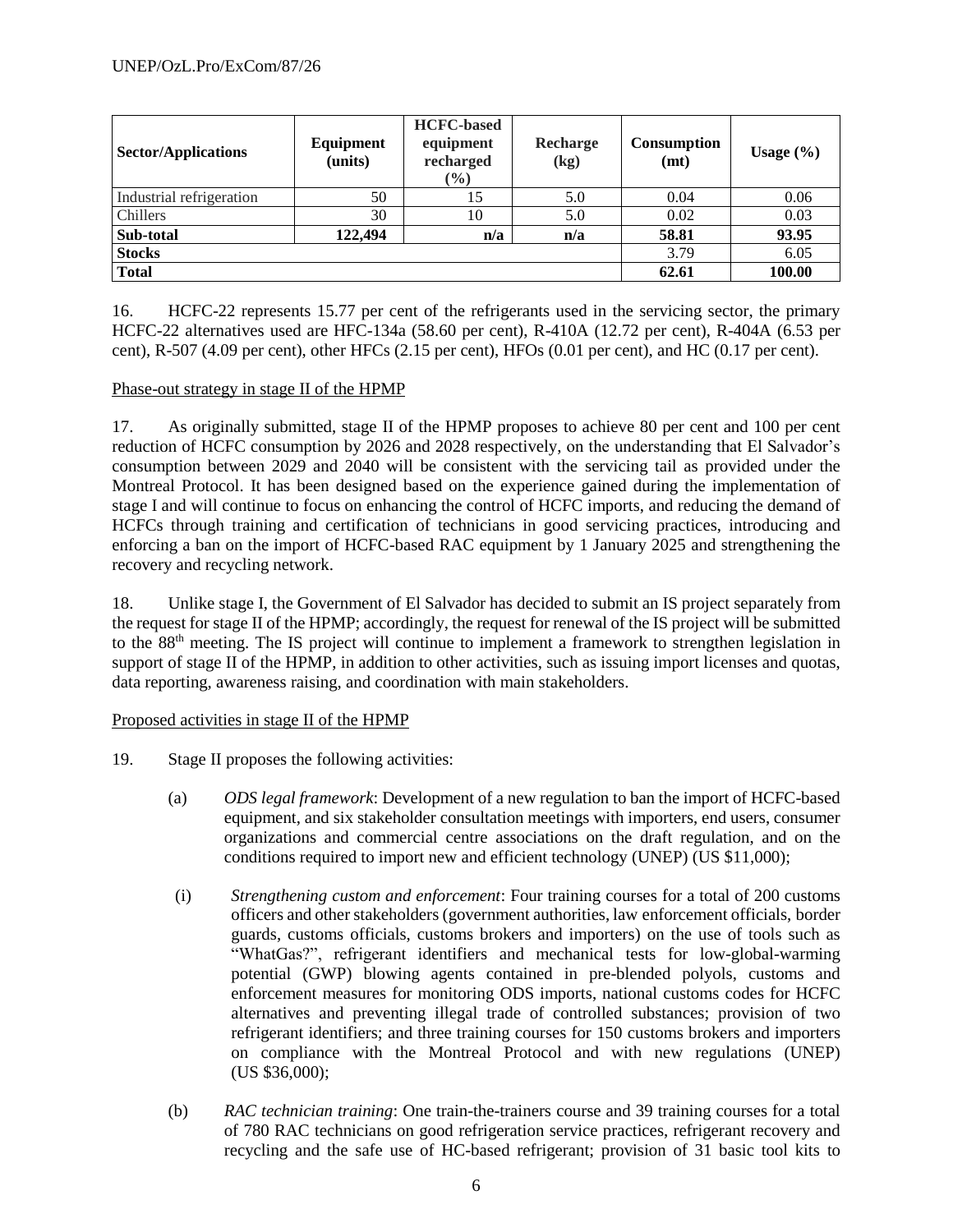technicians (including two cylinders, charging station, vacuum, welding kit, hoses, valves, leak detectors, manometer, and precision balance for HC); provision of six training kits to two training centres (three kits per centre including: 30 lb and 100 lb cylinders, recovery machine, refrigerant identifier, vacuum pump, RAC modules, welding kit and other tools); the design and printing of 1,000 technical manuals on best refrigeration practices in RAC maintenance; purchase and installation of 40 room ACs and three ducted AC systems that use low-GWP alternatives (i.e., R-290 and HFC 32) to be installed and maintained in public buildings for training purposes and 14 energy performance testers to assess energy efficiency gains and promote market acceptability (UNDP) (US \$352,046);

- (c) *RAC technician certification*: Further development and implementation of labor competence standards in good refrigeration service practices including the handling of HC refrigerants; implementation of a national certification programme with at least 150 RAC technicians certified under the new standards; and development of a registry for certified technicians (UNDP) (US \$78,500);
- (d) *Recovery and recycling and programme*: Establishment of a recovery, storage and recycling centre and the creation of a recovery network through provision of basic equipment and tools (e.g., refrigerant identifiers, various sizes of cylinders, equipment for oil separation, filtration and quality testing, vacuum pumps, and other tools); and three training workshops in recovery and recycling for up to 90 RAC technicians (UNDP) (US \$66,464); and
- (e) *Public awareness and education*: Awareness campaign for general public on RAC technician certification programme and registry, best practices in the management of refrigerants while servicing equipment, including refrigerant recovery promoted through schools, internet, social media, radio and newspaper; awareness campaign targeting RAC technicians to promote the certification programme; implementation of five seminars and distribution of brochures on different RAC technologies including cost of installation and maintenance, availability and technical requirements targeting end-users such as commercial facilities and supermarkets (UNDP) (US \$40,990).

## *Project implementation and monitoring*

20. The monitoring mechanism established under stage I of the HPMP will continue into stage II, where the NOU monitors implementation of activities, reports on progress, collects data and works with stakeholders to phase out HCFCs. The cost of those activities for UNDP amounts to US \$65,000 for the engagement of consultants.

## *Gender policy implementation*

 $\overline{a}$ 

21. In line with decision  $84/92(d)^7$ , stage II of the HPMP will promote the hiring of female personnel and will encourage female participation in all project components with particular emphasis on technician training including train-the-trainers. Gender mainstreaming will be evaluated in all aspects of the programme and the NOU will collect data to produce gender disaggregated indicators; establish a baseline of women technicians in RAC sector; include gender indicators in reporting; introduce gender-sensitive language in communications; and encourage female applicants in recruitment through inclusion of gender-related elements in job descriptions and gender aspects in training sessions.

 $7$  Decision 84/92(d) requested bilateral and implementing agencies to apply the operational policy on gender mainstreaming throughout the project cycle.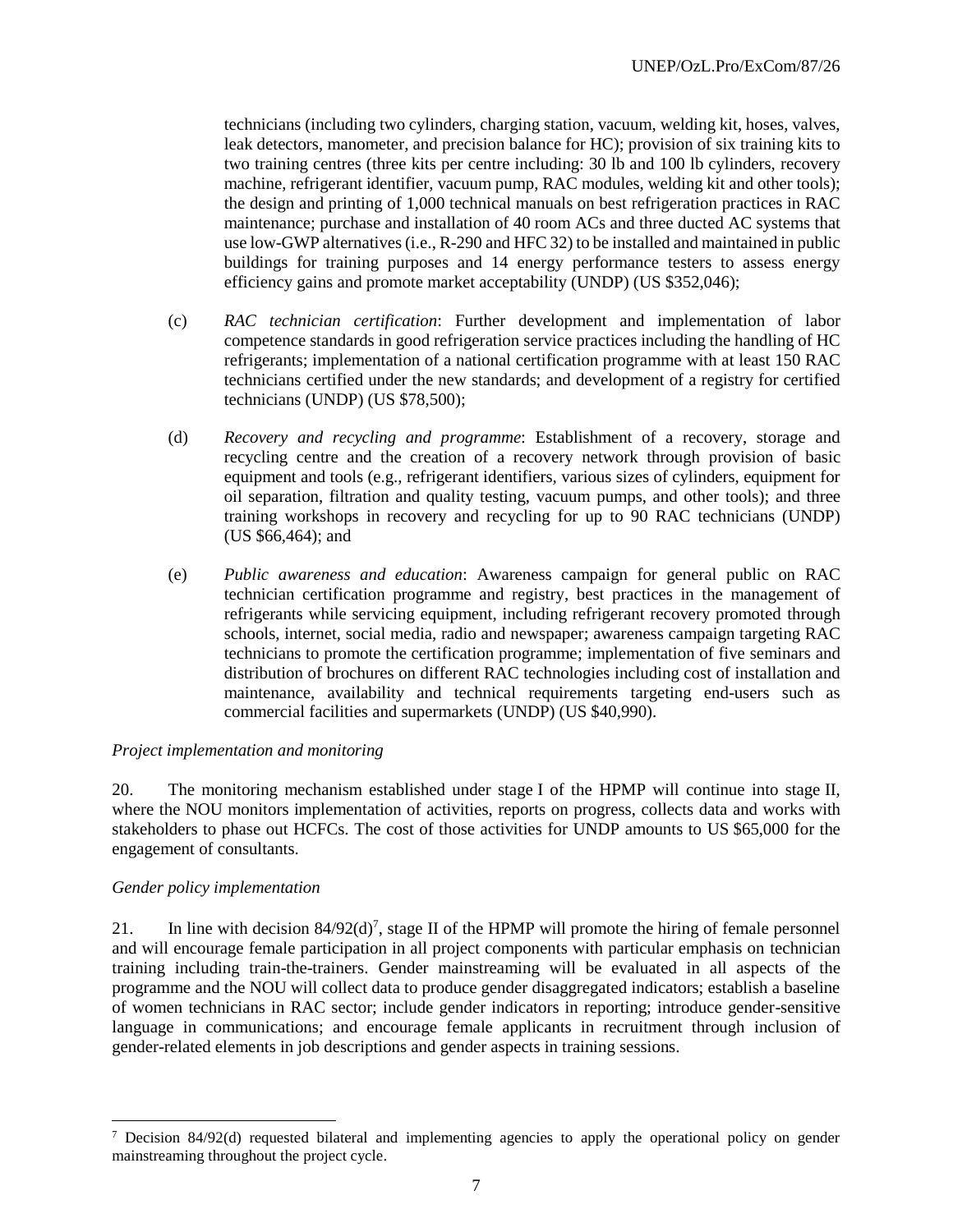## Total cost of stage II of the HPMP

22. The total cost of stage II of the HPMP for El Salvador amounts to US \$650,000 (plus agency support costs), as originally submitted (which is in accordance with decision  $74/50(c)(xii)$ ), for achieving 80 per cent reduction from its HCFC baseline consumption by 2026 and 100 per cent by 2028.

## Activities planned for the first tranche of stage II

23. The first funding tranche of stage II of the HPMP at the total amount of US \$195,000, will be implemented between July 2021 and December 2023 and will include the following activities:

- (a) *ODS legal framework*: Establishment of a new regulation to ban the import of HCFC-based equipment including drafting of the regulation and two consultation meetings with various stakeholders; implementation of harmonized customs codes and update of quota and licensing system; (UNEP) (US \$5,000);
- (b) *Strengthening customs and enforcement*: Two training courses for a total of 100 customs officers and other stakeholders on the use of tools such as "WhatGas?", refrigerant identifiers and mechanical tests for low-GWP blowing agents contained in imported pre-blended polyols, customs and enforcement measures for ODS, national customs codes for HCFC alternatives and preventing illegal trade; provision of two refrigerant identifiers; one training courses for 50 customs brokers and importers on compliance with the Montreal Protocol and with new regulations (UNEP) (US \$21,000);
- (c) *RAC technician training*: One train-the-trainers course and six training courses for a total of 120 RAC technicians on good refrigeration practices, refrigerant recovery and recycling and safe use of HC refrigerants; provision of eight basic tool kits to technicians (including two cylinders, charging station, vacuum, welding kit, hoses, valves, leak detectors manometer and precision balance for HC); provision of three training kits to one of the training centres (including: 30 lb and 100 lb cylinders, recovery machine, refrigerant identifier, vacuum pump, RAC modules, welding kit and other tools); design and printing of 500 technical manuals on best practices in RAC maintenance; purchase and installation of 21 room ACs and two ducted AC systems that use low-GWP alternatives (i.e. R-290 and HFC-32) to be installed and maintained in public buildings for trial and training purposes and seven energy performance testers to assess associated energy efficiency gains (UNDP) (US \$140,615);
- (d) *RAC technician certification*: One stakeholder consultation on further developing and implementation of labour competence standards in good refrigeration practices including the handling of HC refrigerants; (UNDP) (US \$8,000);
- (e) *Recovery and recycling and programme:* Establishment of a recovery, storage and recycling centre through the creation of a recovery network in conjunction with training centres and equipped technicians; one training workshop in recovery and recycling for up to 30 RAC technicians (UNDP) (US \$4,750);
- (f) *Public awareness and education:* Development of the awareness campaign for general public on the technician certification programme and registry, and best practices in the management of refrigerants while servicing equipment (UNDP) (US \$2,500); and
- (g) *Project implementation and monitoring* (UNDP) (US \$13,135): For engagement of consultants.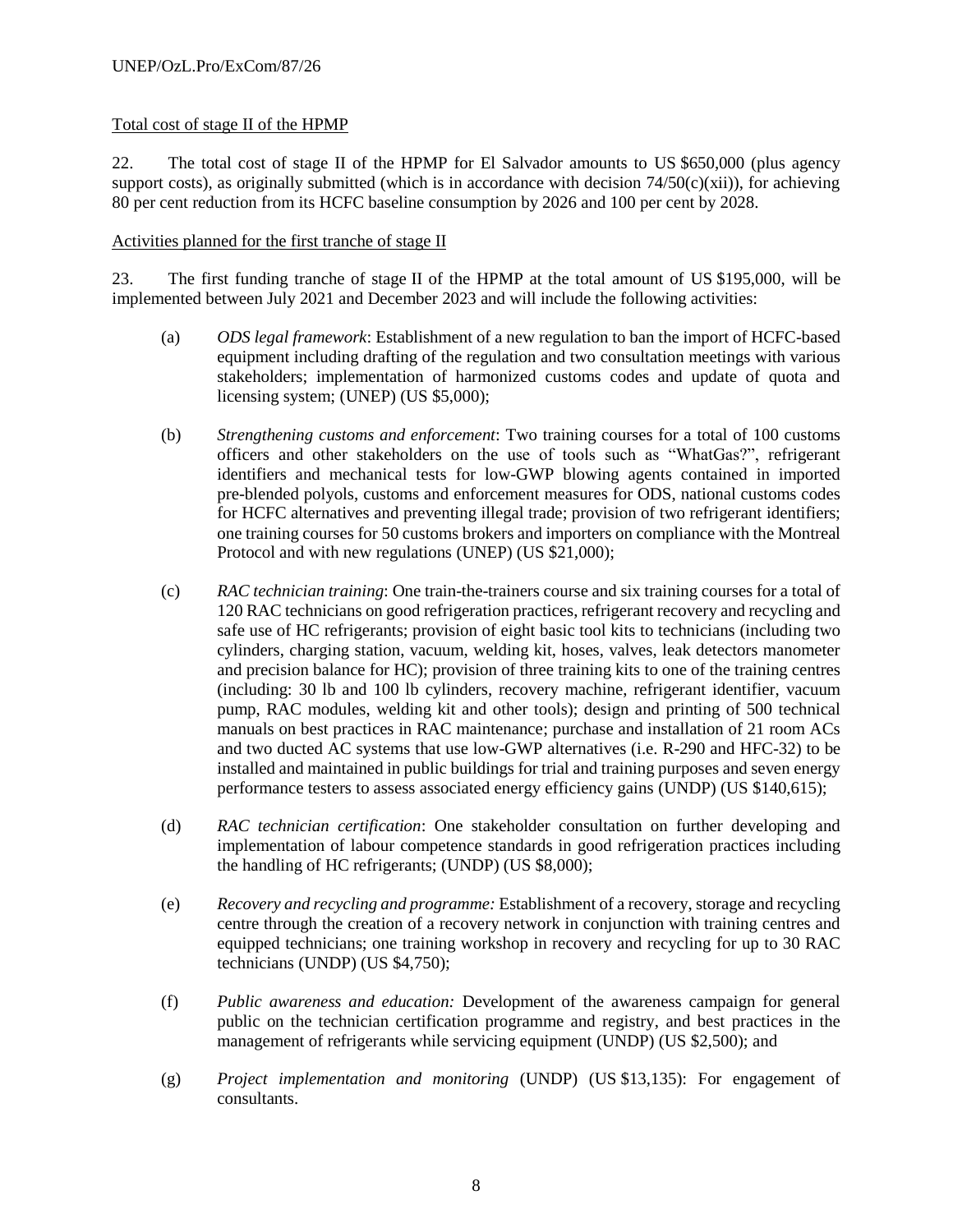## **SECRETARIAT'S COMMENTS AND RECOMMENDATION**

## **COMMENTS**

24. The Secretariat reviewed stage II of the HPMP in light of stage I, the policies and guidelines of the Multilateral Fund, including the criteria for funding HCFC phase-out in the consumption sector for stage II of HPMPs (decision 74/50), and the 2021-2023 business plan of the Multilateral Fund.

## Overarching strategy for stage II

25. The Secretariat noted that the proposed phase-out schedule to meet 100 per cent reduction in 2028 and start the use of the service tail in 2029, was not consistent with the Montreal Protocol schedule, where the service tail would be for the period 2030-2040. After further discussions with UNDP, the Government of El Salvador agreed to revise the phase-out schedule in accordance to the Protocol, with interim reduction steps of 80 per cent in 2026 and 97.5 per cent in 2028 and 2029, on the understanding that El Salvador's consumption from 1 January 2030 to 1 January 2040 may exceed zero in any year so long as the sum of its calculated levels of consumption over that the ten-year period divided by 10, does not exceed 2.5 per cent of El Salvador's baseline, and provided that such consumption is restricted to the servicing of RAC equipment existing on 1 January 2030, as provided by the Montreal Protocol.<sup>8</sup>

26. In line with decision 86/51 to allow for consideration of the final tranche of its HPMP, the Government of El Salvador agreed to submit a detailed description of the regulatory and policy framework in place and to implement measures to ensure that HCFC consumption was in compliance with paragraph 8 ter(e)(i) of Article 5 of the Montreal Protocol for the 2030-2040 period, and the expected annual HCFC consumption in El Salvador for the 2030-2040 period.

27. UNDP indicated that the strategy developed by the Government will support the sustainable reduction of the consumption of HCFC achieved in stage I, mainly HCFC-22. This strategy to phase out HCFCs also supports the national energy efficiency policy of the Government of El Salvador which promotes, through the National Energy Board, the use of energy efficient equipment in public procurement and buildings. UNDP further indicated that the strategy for stage II was discussed and agreed upon with national stakeholders, and aligns the HCFC phase-out with future HFC phase-down. Recognizing that the current HCFC-22 alternative commercially available in the country and the region are based on high GWP refrigerants (e.g., R-410A), the Government of El Salvador agreed to include an activity demonstrating the use of lower-GWP RAC equipment to determine its energy efficiency and potentially influence its acceptability in the market, considering that the country only imports and does not produce such equipment.

## Report on HCFC consumption

 $\overline{a}$ 

28. The Secretariat discussed the phase-out targets for 2021 to 2025 keeping in mind the low levels of HCFC-22 consumption reported from 2017 to 2020, and the quota set for 2021 of 5.42 ODP tonnes. UNDP explained that the import quota for 2021 had been established through a decree and had already being enforced. However, the Government has agreed to revise the targets for 2022 to 2025 based on the 2019 consumption of 3.44 ODP tonnes<sup>9</sup> as the maximum allowable figure; the targets for 2026-2029 were retained; and the consumption from 2030 would be zero, except for service tail consumption as approved by the Meeting of the Parties.

<sup>8</sup> Article 5, paragraph 8 ter(e)(i) of the Montreal Protocol. Other applications where HCFCs can be used include the servicing of fire suppression and fire protection equipment existing on 1 January 2030; solvent applications in rocket engine manufacturing; and topical medical aerosol applications for the specialized treatment of burns.

<sup>&</sup>lt;sup>9</sup> The Government had requested that the 2019 figure of 3.44 ODP tonnes be used as 2020 consumption was not reflective to the actual market conditions because of the pandemic.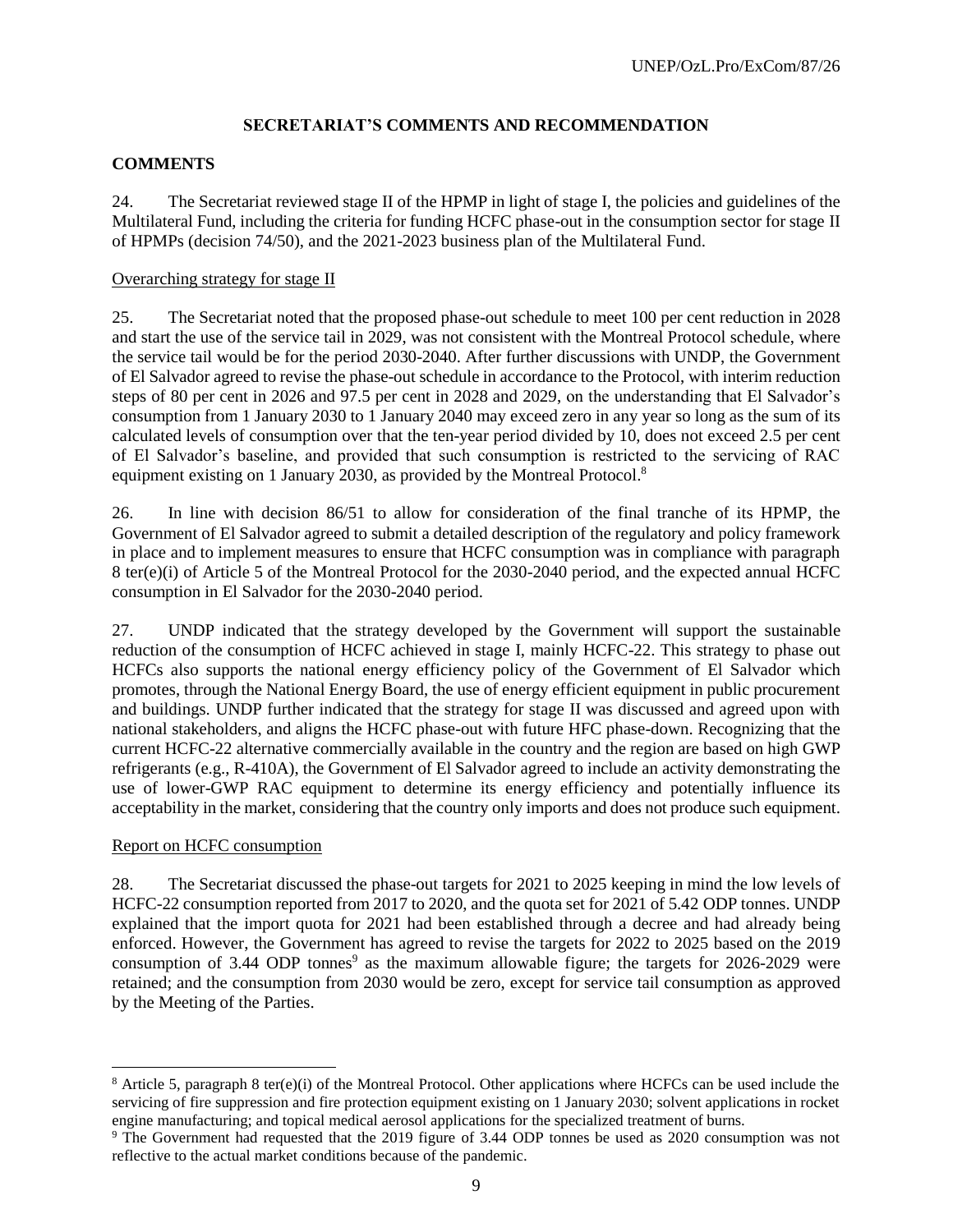29. The activities of the HPMP for stage II focus on phasing out the remaining HCFC consumption and attaining the agreed targets through training of RAC technicians on good refrigeration practices, refrigerant recovery and recycling and safe use of HC refrigerants and demonstrating performance and maintenance of R-290 and HFC-32-based equipment, and the introduction of a technician certification programme, as well as the installation of a recycling and recovery network, strengthening customs training and enforcement and increasing public awareness on recovery and certification processes.

## Regulations to support HCFC phase-out

30. A regulation to ban the import of new and used HCFC-based RAC equipment will be enforced by 1 January 2025. Other regulations related to penalties for venting HCFCs into the atmosphere, prohibiting the use of disposable cylinders for refrigerants, and the implementation of a mandatory certification scheme for service technicians, are also being considered in stage II.

31. El Salvador is also expected to ratify the Kigali Amendment in 2021.

## *Legal framework*

32. The Government of El Salvador has already issued HCFC import quotas for 2021 at 5.42 ODP tonnes (101.45 mt), which is lower than the Montreal Protocol targets.

## Technical and cost-related issues

33. In response to the Secretariat's observation on the increased uptake of high-GWP RAC equipment in the country (i.e., HFC-134a, R-404A, and R-410A) and that a large percentage of the AC equipment currently being imported are mostly R-410A-based, making this broadly available in the market at competitive prices, UNDP explained that this is a result of the energy efficiency policy of the Government which discourages the use of equipment that are not energy efficient thereby reducing demand for HCFC-based systems. As R-410A RAC equipment is currently widely available in the Latin American market and in the country, the uptake of such equipment had increased. Following the discussion with the Secretariat and in agreement with the Government of El Salvador, stage II of the HPMP had will consider other available low-GWP-based equipment (i.e., operating with R-290 and HFC-32) to be trialed by RAC technicians during training, assessing the energy efficiency gains associated with their operation with a view to supporting its uptake in the local market.

34. The Secretariat noted that during implementation of stage I of the HPMP, a component for a recovery and recycling scheme was already included and that during the third tranche, 366 kg of refrigerants were reported to have been recovered and reused; additional amounts were recovered and reused but not registered as reporting is not mandatory. The Secretariat inquired about the business model that would allow for and encourage the sale and use of recovered refrigerants, as well as reporting on these uses. In response, UNDP explained that the Government plans to initiate a mandatory system for reporting and registration so that these recovered substances can be tracked through an online registry. The national network of recovery centres established in stage I will continue to coordinate with the small workshops to recover waste refrigerants that have been collected and stored by technicians, to be brought to the recovery and recycling centre for reuse. UNDP mentioned that during the first tranche of stage II, the Government will identify the operator of the centre, potentially one of the larger service companies, and implement actions on how the centre will collaborate with the larger users (i.e., supermarkets, hotels and public entities) where larger amounts of refrigerants could be recovered. The centre is also expected to work closely with the servicing companies of these large users and ensure that their service contracts specify that refrigerants need to be recovered, the amounts of which will be reported to the NOU. However, UNDP also emphasized that it will be difficult to make mandatory recovery and reuse of refrigerants in the country as the NOU does not have the resources nor capacity to enforce this policy. The Ministry of Environment and Natural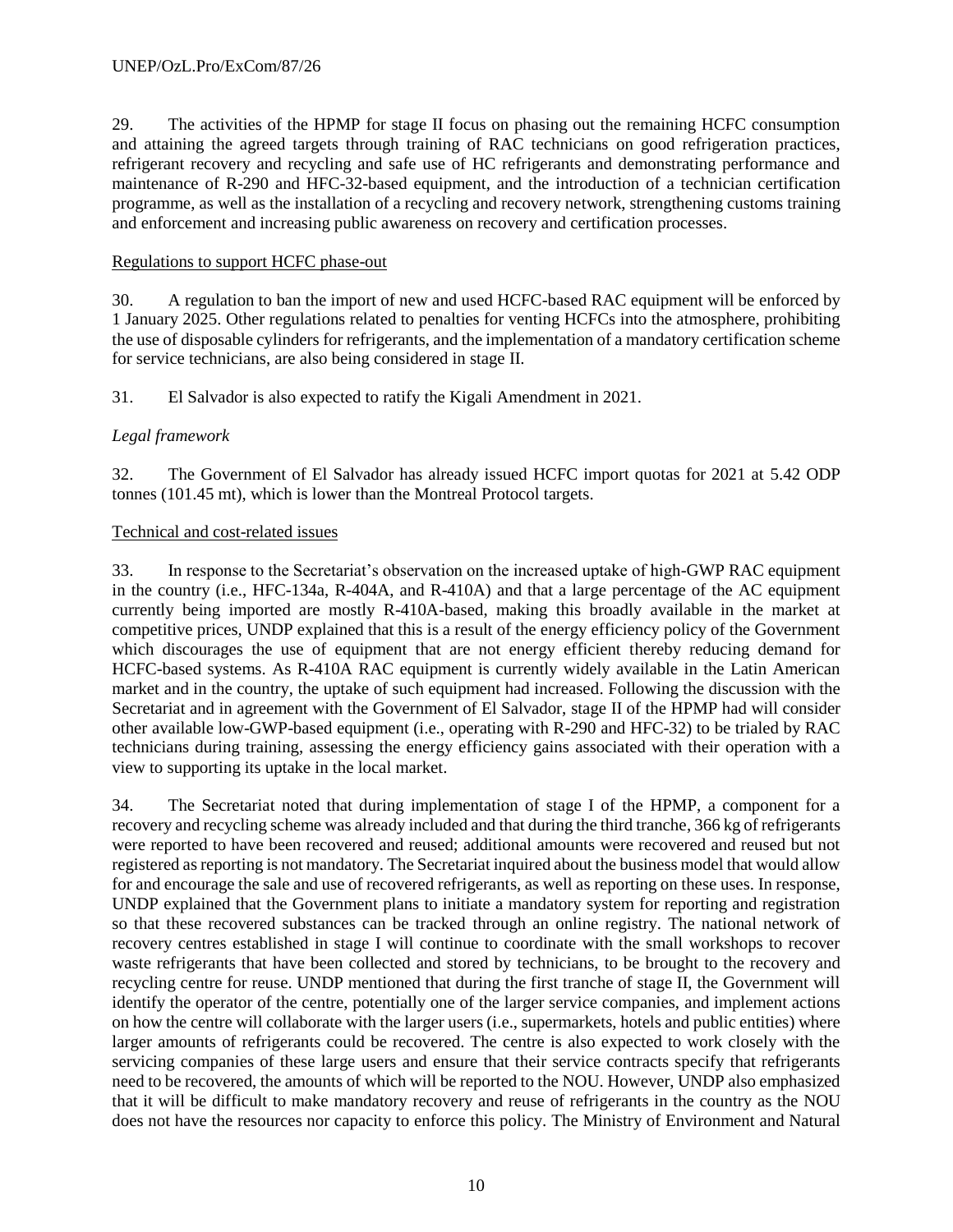Resources (MARN), through the NOU, will reinforce the advantages of recovery and reuse practices such as operational savings and positive environmental impact.

35. The Secretariat also highlighted the importance of enforcing refrigerant emission control measures to support the phase-out strategy in the servicing sector, which the Government will implement alongside the recovery and recycling activities in the country.

#### Impact of the COVID-19 pandemic on HPMP implementation

36. The Government of El Salvador faced challenges during the COVID-19 pandemic due to the lockdown policy and travel restrictions. Although the implementation of stage I of the HPMP was impacted, the Government was able to continue implementing activities remotely and through virtual meetings. The implementation of stage I of the HPMP combined with the economic impact of the COVID-19 pandemic during 2020 and part of 2021, have caused reductions in the HCFC consumption in the RAC sector, and allowed the country to maintain a downward trend of the consumption of HCFCs. For this reason, El Salvador has proposed to implement stage II of the HPMP with an accelerated schedule, in order to keep the momentum in sustaining the phase-out already achieved and further reducing consumption of HCFCs in advance of the Montreal Protocol schedule.

#### Total project costs

37. The total project costs for stage II of the HPMP and the funding for the first tranche was agreed as submitted.

#### Impact on the climate

38. The proposed activities in the servicing sector, which include better containment of refrigerants through training and provision of equipment, will reduce the amount of HCFC-22 used for RAC servicing. Each kilogram of HCFC-22 not emitted due to better refrigeration practices results in savings of approximately  $1.8 \text{ CO}_2$ -equivalent tonnes. Although a calculation of the impact on the climate was not included in the HPMP, the activities planned by El Salvador, including its efforts to promote refrigerant recovery and reuse, good refrigeration practices, and to enhance the import control system for HCFCs indicate that the implementation of the HPMP will reduce the emission of refrigerants into the atmosphere, resulting in climate benefits.

## **Co-financing**

39. The Government of El Salvador, through the MARN, will provide in-kind contribution such as office space, internet and communications, transportation, support from the legal and communication departments to further develop the project's activities. In addition, the cost for full implementation of the HPMP is expected to be higher than the funding requested, as the country has committed to ensuring ongoing controls over the import of HCFCs and to providing training and certification to all RAC technicians (approximately 4,000) whereas the funding requested for the stages I and II of the HPMP covers training for only approximately 2,500 technicians.

## **2021-2023 draft business plan of the Multilateral Fund**

40. UNDP and UNEP are requesting US \$650,000, plus agency support costs, for the implementation of stage II of the HPMP for El Salvador. The total requested value of US \$210,210, including agency support costs for the period of 2021–2023, is US \$168,237 above the amount in the business plan as UNDP has not included any value in its business plan for this project during the period.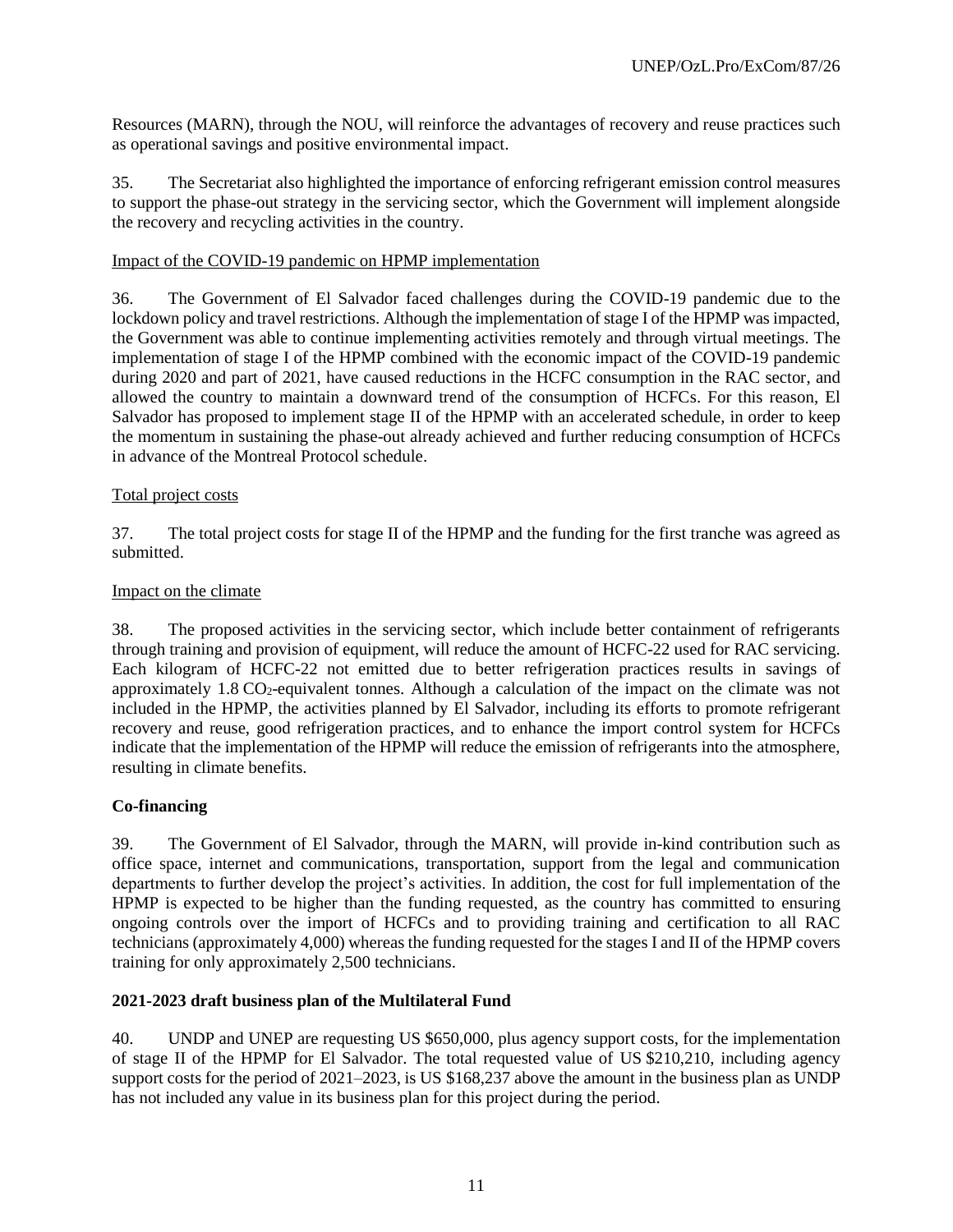## **Draft Agreement**

41. A draft Agreement between the Government of El Salvador and the Executive Committee for the phase-out of HCFCs in stage II of the HPMP is contained in Annex I to the present document.

## **RECOMMENDATION**

- 42. The Executive Committee may wish to consider:
	- (a) Approving, in principle, stage II of the HCFC phase-out management plan (HPMP) for El Salvador for the period from 2021 to 2030 for the complete phase-out of HCFC consumption, in the amount of US \$698,320, consisting of US \$603,000, plus agency support costs of US \$42,210 for UNDP, and US \$47,000, plus agency support costs of US \$6,110 for UNEP, on the understanding that no more funding from the Multilateral Fund would be provided for the phase-out of HCFCs;
	- (b) Noting the commitment of the Government of El Salvador:
		- (i) To reduce HCFC consumption by 54 per cent of the country's baseline by 2021, 71 per cent by 2022, 75 per cent by 2025, 80 per cent by 2026, and 97.5 per cent by 2028 and phase out HCFCs completely by 1 January 2030, and that HCFCs would not be imported after that date, except for those allowed for a servicing tail between 2030 and 2040 where required, consistent with the provisions of the Montreal Protocol;
		- (ii) To ban the import of HCFC-based equipment by 1 January 2025;
	- (c) Deducting 7.59 ODP tonnes of HCFCs from the remaining HCFC consumption eligible for funding;
	- (d) Approving the draft Agreement between the Government of El Salvador and the Executive Committee for the reduction in consumption of HCFCs, in accordance with stage II of the HPMP, contained in Annex I to the present document;
	- (e) That, to allow for consideration of the final tranche of its HPMP, the Government of El Salvador should submit:
		- (i) A detailed description of the regulatory and policy framework in place to implement measures to ensure that HCFC consumption was in compliance with paragraph 8 ter(e)(i) of Article 5 of the Montreal Protocol for the period 2030-2040;
		- (ii) The expected annual HCFC consumption in El Salvador for the period 2030-2040; and
	- (f) Approving the first tranche of stage II of the HPMP for El Salvador, and the corresponding tranche implementation plans, in the amount of US \$210,210, consisting of US \$169,000, plus agency support costs of US \$11,830 for UNDP, and US \$26,000 plus agency support costs of US \$3,380 for UNEP.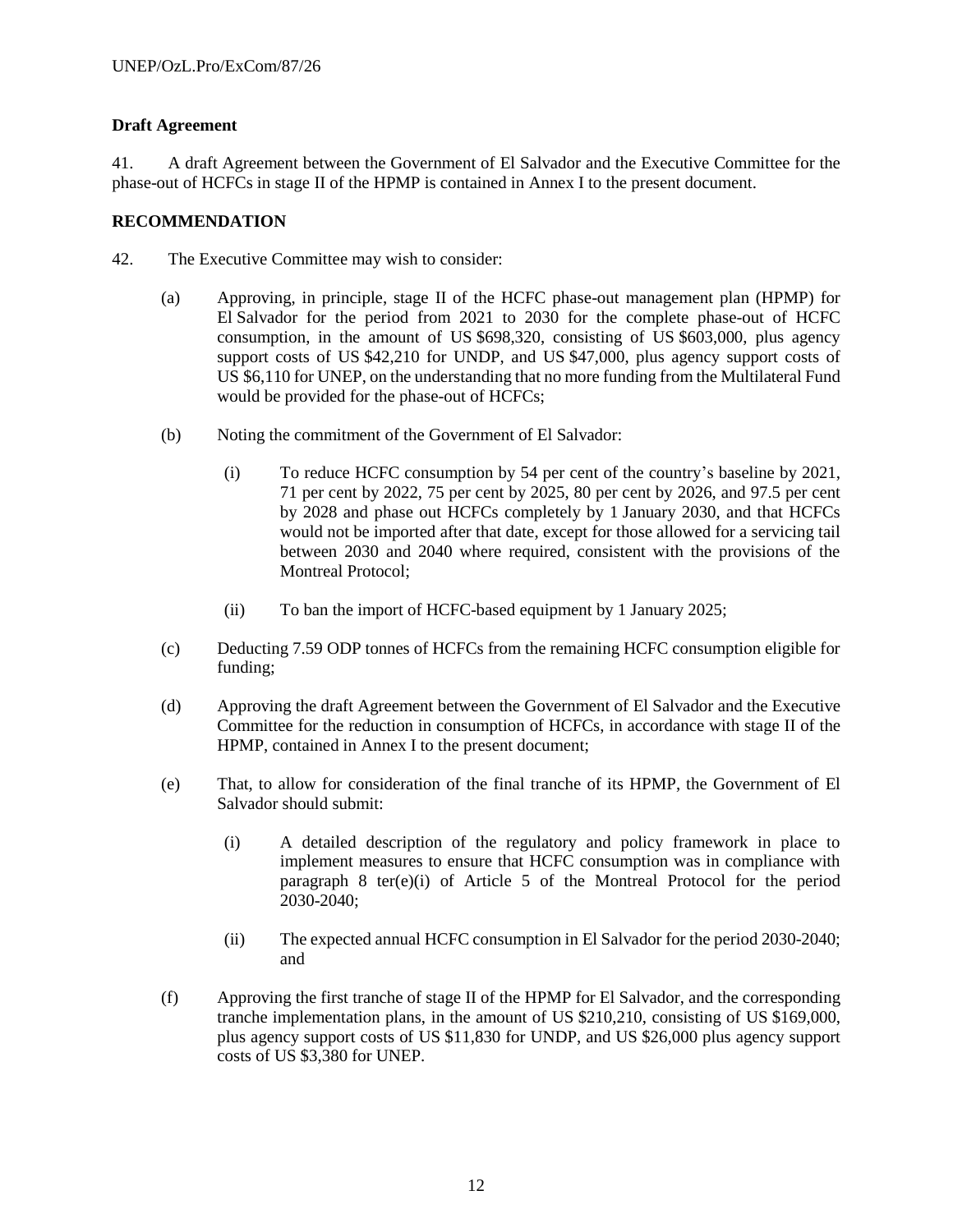#### **Annex I**

## **DRAFT AGREEMENT BETWEEN THE GOVERNMENT OF EL SALVADOR AND THE EXECUTIVE COMMITTEE OF THE MULTILATERAL FUND FOR THE REDUCTION IN CONSUMPTION OF HYDROCHLOROFLUOROCARBONS IN ACCORDANCE WITH STAGE II OF THE HCFC PHASE-OUT MANAGEMENT PLAN**

#### **Purpose**

1. This Agreement represents the understanding of the Government of El Salvador (the "Country") and the Executive Committee with respect to the reduction of controlled use of the ozone-depleting substances (ODS) set out in Appendix 1-A ("The Substances") to a sustained level of zero ODP tonnes by 1 January 2030 in compliance with Montreal Protocol schedule.

2. The Country agrees to meet the annual consumption limits of the Substances as set out in row 1.2 of Appendix 2-A ("The Targets, and Funding") in this Agreement as well as in the Montreal Protocol reduction schedule for all Substances mentioned in Appendix 1-A. The Country accepts that, by its acceptance of this Agreement and performance by the Executive Committee of its funding obligations described in paragraph 3, it is precluded from applying for or receiving further funding from the Multilateral Fund in respect to any consumption of the Substances that exceeds the level defined in row 1.2 of Appendix 2-A as the final reduction step under this Agreement for all of the Substances specified in Appendix 1-A, and in respect to any consumption of each of the Substances that exceeds the level defined in rows 4.1.3, 4.2.3, 4.3.3, 4.4.3, 4.5.3, and 4.6.3 (remaining consumption eligible for funding).

3. Subject to compliance by the Country with its obligations set out in this Agreement, the Executive Committee agrees, in principle, to provide the funding set out in row 3.1 of Appendix 2-A to the Country. The Executive Committee will, in principle, provide this funding at the Executive Committee meetings specified in Appendix 3-A ("Funding Approval Schedule").

4. The Country agrees to implement this Agreement in accordance with the stage II of the HCFC phase-out management plan (HPMP) approved ("the Plan"). In accordance with sub-paragraph 5(b) of this Agreement, the Country will accept independent verification of the achievement of the annual consumption limits of the Substances as set out in row 1.2 of Appendix 2-A of this Agreement. The aforementioned verification will be commissioned by the relevant bilateral or implementing agency.

#### **Conditions for funding release**

5. The Executive Committee will only provide the Funding in accordance with the Funding Approval Schedule when the Country satisfies the following conditions at least eight weeks in advance of the applicable Executive Committee meeting set out in the Funding Approval Schedule:

- (a) That the Country has met the Targets set out in row 1.2 of Appendix 2-A for all relevant years. Relevant years are all years since the year in which this Agreement was approved. Years for which there are no due country programme implementation reports at the date of the Executive Committee meeting at which the funding request is being presented are exempted;
- (b) That the meeting of these Targets has been independently verified for all relevant years, unless the Executive Committee decided that such verification would not be required;
- (c) That the Country had submitted a Tranche Implementation Report in the form of Appendix 4-A ("Format of Tranche Implementation Reports and Plans") covering each previous calendar year; that it had achieved a significant level of implementation of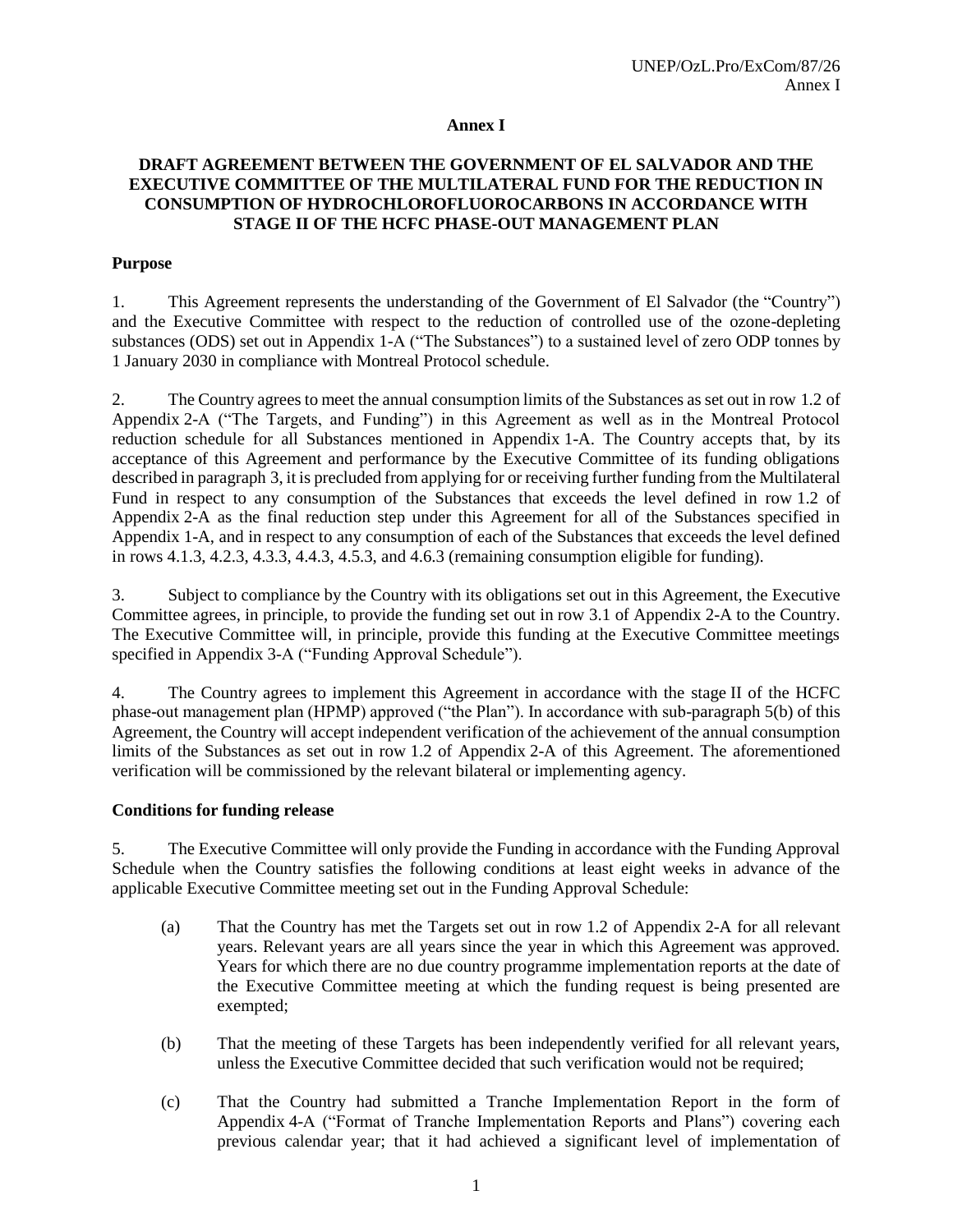activities initiated with previously approved tranches; and that the rate of disbursement of funding available from the previously approved tranche was more than 20 per cent; and

(d) That the Country has submitted a Tranche Implementation Plan in the form of Appendix 4-A covering each calendar year until and including the year for which the funding schedule foresees the submission of the next tranche or, in case of the final tranche, until completion of all activities foreseen.

#### **Monitoring**

6. The Country will ensure that it conducts accurate monitoring of its activities under this Agreement. The institutions set out in Appendix 5-A ("Monitoring Institutions and Roles") will monitor and report on implementation of the activities in the previous Tranche Implementation Plans in accordance with their roles and responsibilities set out in the same appendix.

#### **Flexibility in the reallocation of funds**

7. The Executive Committee agrees that the Country may have the flexibility to reallocate part or all of the approved funds, according to the evolving circumstances to achieve the smoothest reduction of consumption and phase-out of the Substances specified in Appendix 1-A:

- (a) Reallocations categorized as major changes must be documented in advance either in a Tranche Implementation Plan as foreseen in sub-paragraph 5(d) above, or as a revision to an existing Tranche Implementation Plan to be submitted eight weeks prior to any meeting of the Executive Committee, for its approval. Major changes would relate to:
	- (i) Issues potentially concerning the rules and policies of the Multilateral Fund;
	- (ii) Changes which would modify any clause of this Agreement;
	- (iii) Changes in the annual levels of funding allocated to individual bilateral or implementing agencies for the different tranches;
	- (iv) Provision of funding for activities not included in the current endorsed Tranche Implementation Plan, or removal of an activity in the Tranche Implementation Plan, with a cost greater than 30 per cent of the total cost of the last approved tranche; and
	- (v) Changes in alternative technologies, on the understanding that any submission for such a request would identify the associated incremental costs, the potential impact to the climate, and any differences in ODP tonnes to be phased out if applicable, as well as confirm that the Country agrees that potential savings related to the change of technology would decrease the overall funding level under this Agreement accordingly;
- (b) Reallocations not categorized as major changes may be incorporated in the approved Tranche Implementation Plan, under implementation at the time, and reported to the Executive Committee in the subsequent Tranche Implementation Report;
- (c) Any remaining funds held by the bilateral or implementing agencies or the Country under the Plan will be returned to the Multilateral Fund upon completion of the last tranche foreseen under this Agreement.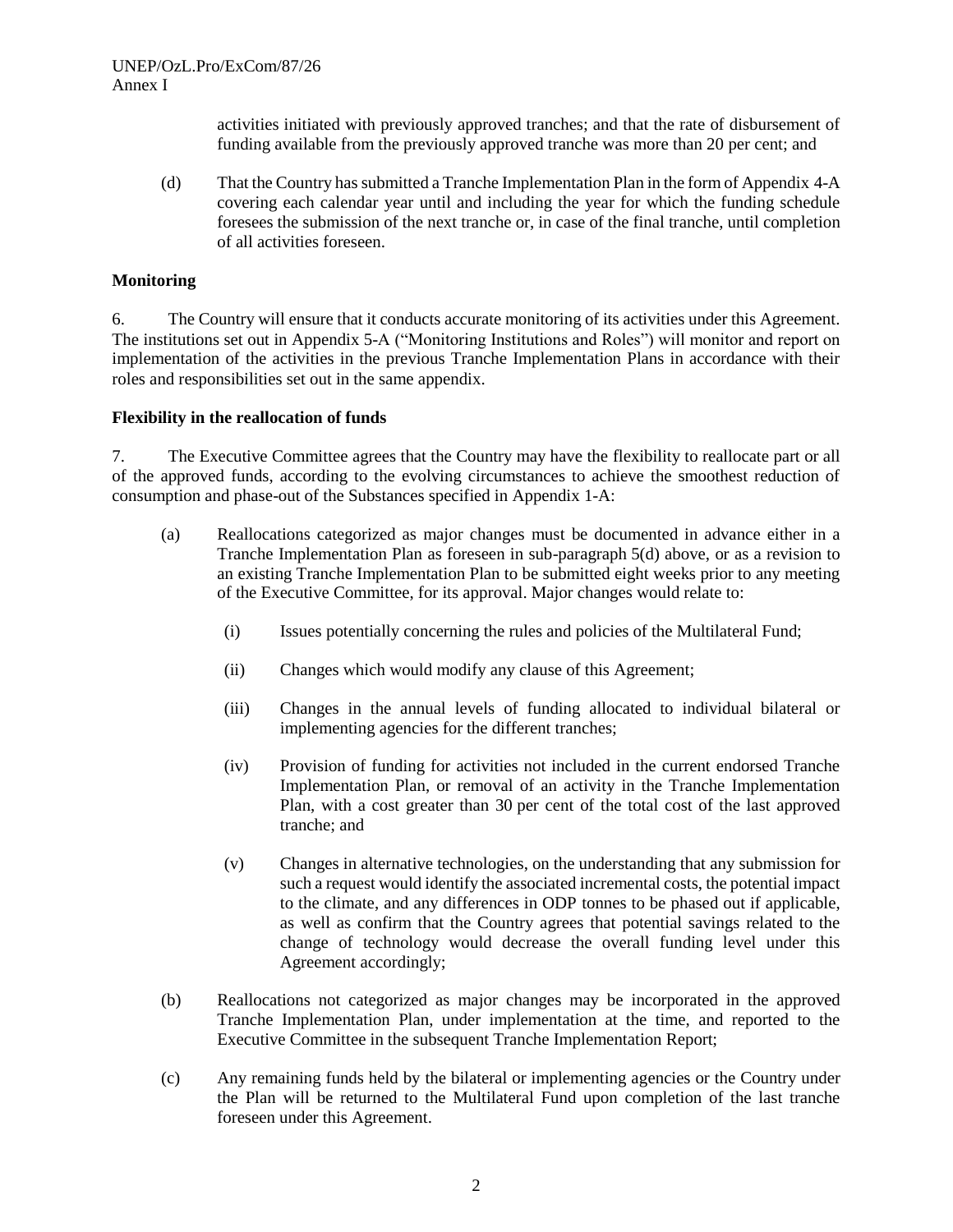## **Considerations for the refrigeration servicing sector**

8. Specific attention will be paid to the execution of the activities in the refrigeration servicing sector included in the Plan, in particular:

- (a) The Country would use the flexibility available under this Agreement to address specific needs that might arise during project implementation; and
- (b) The Country and relevant bilateral and/or implementing agencies would take into consideration relevant decisions on the refrigeration servicing sector during the implementation of the Plan.

## **Bilateral and implementing agencies**

9. The Country agrees to assume overall responsibility for the management and implementation of this Agreement and of all activities undertaken by it or on its behalf to fulfil the obligations under this Agreement. UNDP has agreed to be the lead implementing agency (the "Lead IA") and UNEP has agreed to be the cooperating implementing agency (the "Cooperating IA") under the lead of the Lead IA in respect of the Country's activities under this Agreement. The Country agrees to evaluations, which might be carried out under the monitoring and evaluation work programmes of the Multilateral Fund or under the evaluation programme of the Lead IA and/or Cooperating IA taking part in this Agreement.

10. The Lead IA will be responsible for ensuring co-ordinated planning, implementation and reporting of all activities under this Agreement, including but not limited to independent verification as per sub-paragraph 5(b). The Cooperating IA will support the Lead IA by implementing the Plan under the overall co-ordination of the Lead IA. The roles of the Lead IA and Cooperating IA are contained in Appendix 6-A and Appendix 6-B, respectively. The Executive Committee agrees, in principle, to provide the Lead IA and the Cooperating IA with the fees set out in rows 2.2 and 2.4 of Appendix 2-A.

## **Non-compliance with the Agreement**

11. Should the Country, for any reason, not meet the Targets for the elimination of the Substances set out in row 1.2 of Appendix 2-A or otherwise does not comply with this Agreement, then the Country agrees that it will not be entitled to the Funding in accordance with the Funding Approval Schedule. At the discretion of the Executive Committee, funding will be reinstated according to a revised Funding Approval Schedule determined by the Executive Committee after the Country has demonstrated that it has satisfied all of its obligations that were due to be met prior to receipt of the next tranche of funding under the Funding Approval Schedule. The Country acknowledges that the Executive Committee may reduce the amount of the Funding by the amount set out in Appendix 7-A ("Reductions in Funding for Failure to Comply") in respect of each ODP kg of reductions in consumption not achieved in any one year. The Executive Committee will discuss each specific case in which the Country did not comply with this Agreement, and take related decisions. Once decisions are taken, the specific case of non-compliance with this Agreement will not be an impediment for the provision of funding for future tranches as per paragraph 5 above.

12. The Funding of this Agreement will not be modified on the basis of any future Executive Committee decisions that may affect the funding of any other consumption sector projects or any other related activities in the Country.

13. The Country will comply with any reasonable request of the Executive Committee, the Lead IA and the Cooperating IA to facilitate implementation of this Agreement. In particular, it will provide the Lead IA and the Cooperating IA with access to the information necessary to verify compliance with this Agreement.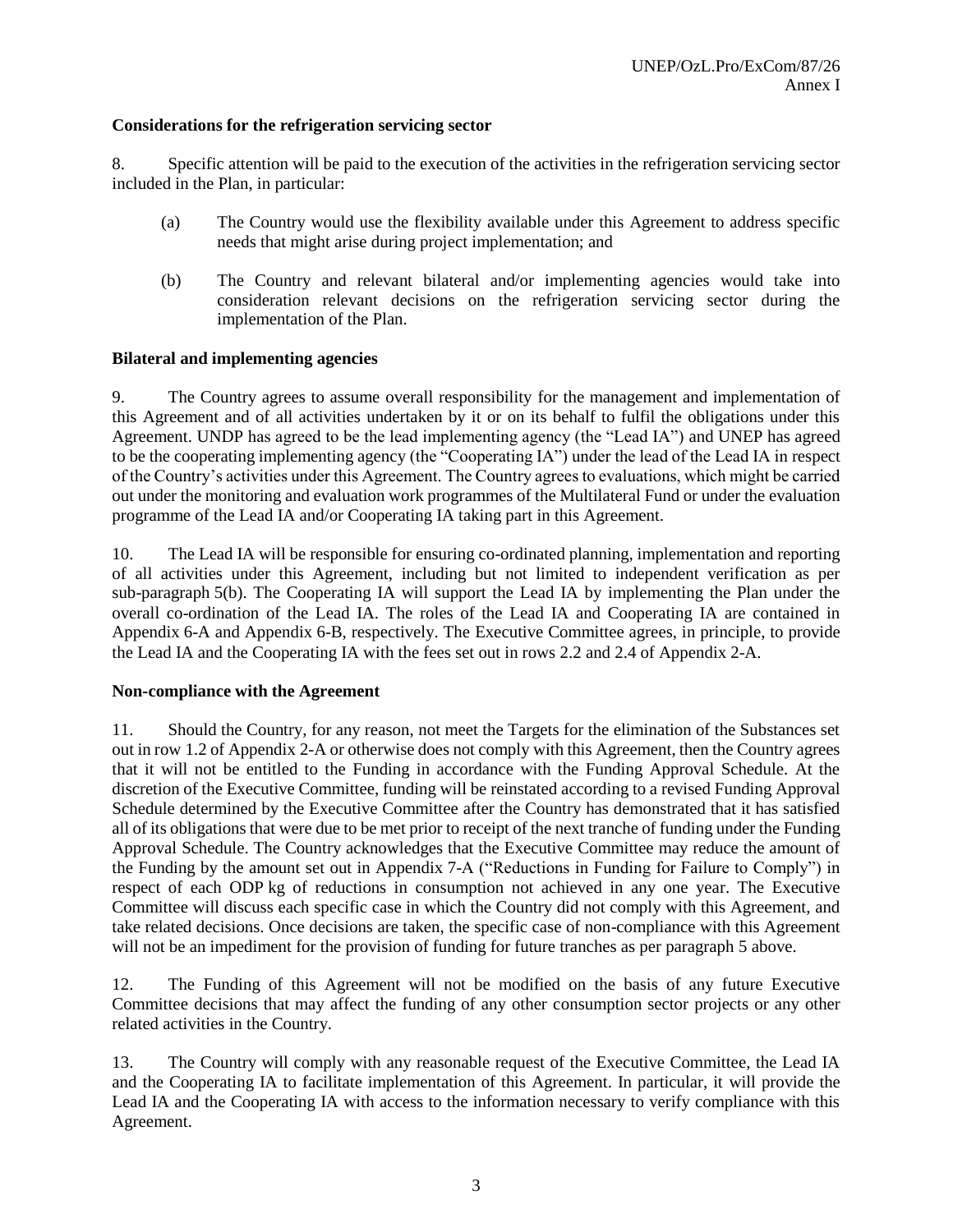## **Date of completion**

14. The completion of the Plan and the associated Agreement will take place at the end of the year following the last year for which a maximum allowable total consumption level has been specified in Appendix 2-A. Should at that time there still be activities that are outstanding, and which were foreseen in the last Tranche Implementation Plan and its subsequent revisions as per sub-paragraph 5(d) and paragraph 7, the completion of the Plan will be delayed until the end of the year following the implementation of the remaining activities. The reporting requirements as per sub-paragraphs 1(a), 1(b), 1(d), and 1(e) of Appendix 4-A will continue until the time of the completion of the Plan unless otherwise specified by the Executive Committee.

## **Validity**

15. All of the conditions set out in this Agreement are undertaken solely within the context of the Montreal Protocol and as specified in this Agreement. All terms used in this Agreement have the meaning ascribed to them in the Montreal Protocol unless otherwise defined herein.

16. This Agreement may be modified or terminated only by mutual written agreement of the Country and the Executive Committee of the Multilateral Fund.

## **APPENDICES**

## **APPENDIX 1-A: THE SUBSTANCES**

| Substance                                              | Annex         | Group | Starting point for aggregate reductions<br>in consumption (ODP tonnes) |
|--------------------------------------------------------|---------------|-------|------------------------------------------------------------------------|
| HCFC-22                                                | C             |       | 8.15                                                                   |
| <b>HCFC-123</b>                                        | C             |       | 0.05                                                                   |
| <b>HCFC-124</b>                                        | C             |       | 0.11                                                                   |
| HCFC-141b                                              | C             |       | 3.34                                                                   |
| HCFC-142b                                              | $\mathcal{C}$ |       | 0.03                                                                   |
| Total                                                  |               |       | 11.68                                                                  |
| HCFC-141b contained in imported pre-blended<br>polyols | C             |       | 4.94                                                                   |

## **APPENDIX 2-A: THE TARGETS, AND FUNDING**

| <b>Row</b> | <b>Particulars</b>       | 2021    | $2022 -$ | 2024    | 2025         | 2026    | 2027         | 2028 | 2029     | 2030           | <b>Total</b> |
|------------|--------------------------|---------|----------|---------|--------------|---------|--------------|------|----------|----------------|--------------|
|            |                          |         | 2023     |         |              |         |              |      |          |                |              |
| 1.1        | <b>Montreal Protocol</b> | 7.59    | 7.59     | 7.59    | 3.80         | 3.80    | 3.80         | 3.80 | 3.80     | $\Omega$       | n/a          |
|            | reduction schedule of    |         |          |         |              |         |              |      |          |                |              |
|            | Annex C, Group I         |         |          |         |              |         |              |      |          |                |              |
|            | substances (ODP tonnes)  |         |          |         |              |         |              |      |          |                |              |
| 1.2        | Maximum allowable        | 5.42    | 3.44     | 3.44    | 2.88         | 2.32    | 2.32         | 0.29 | 0.29     | $\Omega$       | n/a          |
|            | total consumption of     |         |          |         |              |         |              |      |          |                |              |
|            | Annex C, Group I         |         |          |         |              |         |              |      |          |                |              |
|            | substances (ODP tonnes)  |         |          |         |              |         |              |      |          |                |              |
| 2.1        | Lead IA (UNDP) agreed    | 169,000 | 0        | 244,255 | $\mathbf{0}$ | 124,745 | $\mathbf{0}$ |      | 65,000   | $\overline{0}$ | 603,000      |
|            | funding $(US \$          |         |          |         |              |         |              |      |          |                |              |
| 2.2        | Support costs for Lead   | 11,830  | 0        | 17,098  | $\Omega$     | 8,732   | $\Omega$     |      | 4,550    | $\mathbf{0}$   | 42,210       |
|            | IA (US $\text{\$}$ )     |         |          |         |              |         |              |      |          |                |              |
| 2.3        | Cooperating IA (UNEP)    | 26,000  | 0        | 17,000  | $\Omega$     | 4,000   | $\Omega$     |      |          | $\mathbf{0}$   | 47,000       |
|            | agreed funding (US \$)   |         |          |         |              |         |              |      |          |                |              |
| 2.4        | Support costs for        | 3,380   | $\theta$ | 2,210   | $\theta$     | 520     | $\Omega$     |      | $\Omega$ | $\Omega$       | 6,110        |
|            | Cooperating IA (US \$)   |         |          |         |              |         |              |      |          |                |              |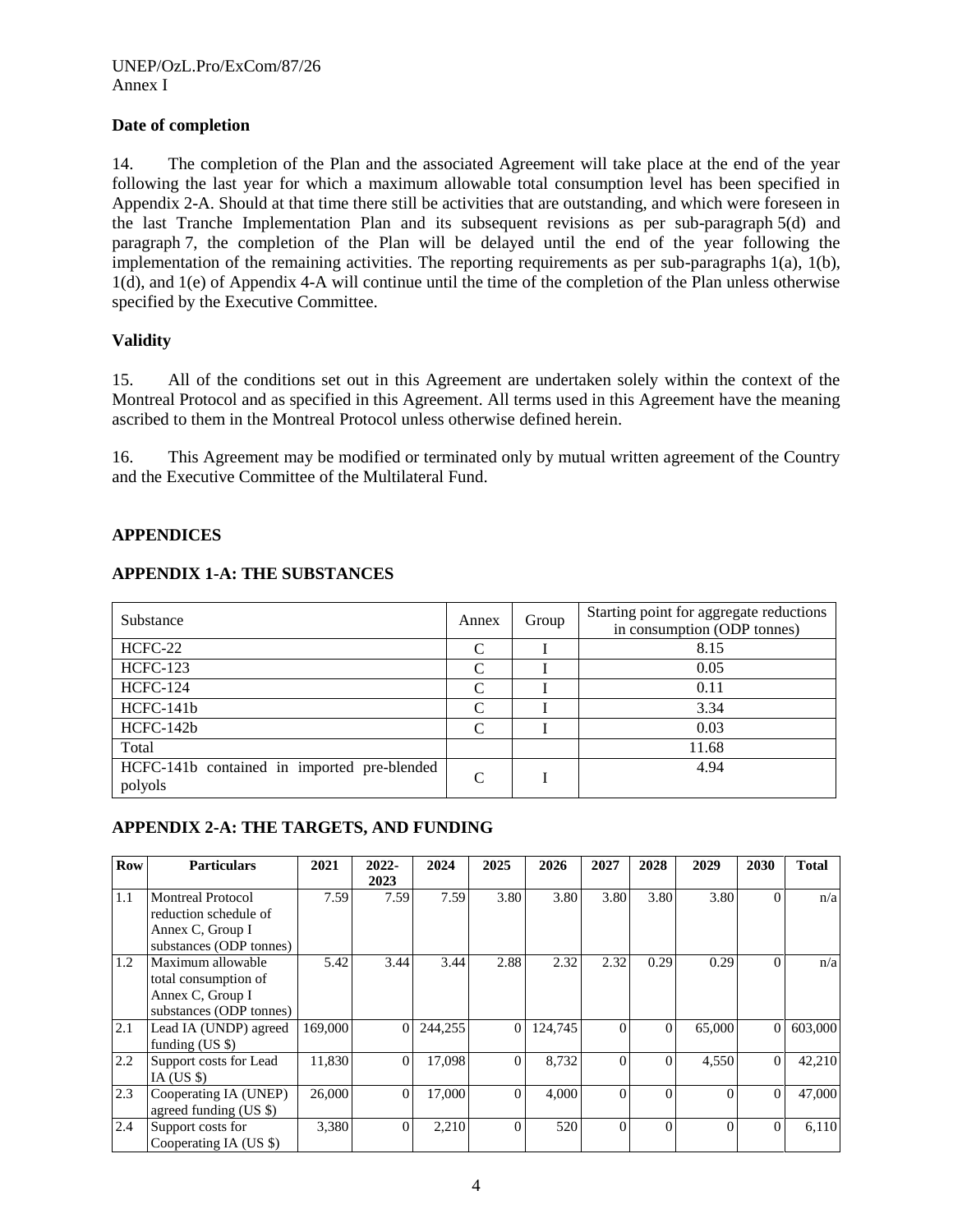| Row   | <b>Particulars</b>                                                                                            | 2021    | 2022-    | 2024    | 2025     | 2026    | 2027     | 2028     | 2029   | 2030     | <b>Total</b> |  |  |
|-------|---------------------------------------------------------------------------------------------------------------|---------|----------|---------|----------|---------|----------|----------|--------|----------|--------------|--|--|
|       |                                                                                                               |         | 2023     |         |          |         |          |          |        |          |              |  |  |
| 3.1   | Total agreed funding                                                                                          | 195,000 | 0        | 261,255 | $\Omega$ | 128,745 | $\Omega$ | $\Omega$ | 65,000 | 0        | 650,000      |  |  |
|       | (USS)                                                                                                         |         |          |         |          |         |          |          |        |          |              |  |  |
| 3.2   | Total support costs                                                                                           | 15,210  | $\Omega$ | 19,308  | $\Omega$ | 9,252   | $\Omega$ | 0        | 4,550  | 0        | 48,320       |  |  |
|       | (USS)                                                                                                         |         |          |         |          |         |          |          |        |          |              |  |  |
| 3.3   | Total agreed costs (US $\frac{1}{2}$ ) 210,210                                                                |         | $\Omega$ | 280,563 | $\Omega$ | 137,997 | $\Omega$ | $\Omega$ | 69,550 | $\Omega$ | 698,320      |  |  |
| 4.1.1 | Total phase-out of HCFC-22 agreed to be achieved under this Agreement (ODP tonnes)                            |         |          |         |          |         |          |          |        |          |              |  |  |
|       | 4.1.2 Phase-out of HCFC-22 to be achieved in the previous stage (ODP tonnes)                                  |         |          |         |          |         |          |          |        |          |              |  |  |
|       | 4.1.3 Remaining eligible consumption for HCFC-22 (ODP tonnes)                                                 |         |          |         |          |         |          |          |        |          | 0.00         |  |  |
|       | 4.2.1 Total phase-out of HCFC-123 agreed to be achieved under this Agreement (ODP tonnes)                     |         |          |         |          |         |          |          |        |          |              |  |  |
|       | 4.2.2 Phase-out of HCFC-123 to be achieved in the previous stage (ODP tonnes)                                 |         |          |         |          |         |          |          |        |          |              |  |  |
|       | 4.2.3 Remaining eligible consumption for HCFC-123 (ODP tonnes)                                                |         |          |         |          |         |          |          |        |          |              |  |  |
|       | 4.3.1 Total phase-out of HCFC-124 agreed to be achieved under this Agreement (ODP tonnes)                     |         |          |         |          |         |          |          |        |          |              |  |  |
|       | 4.3.2 Phase-out of HCFC-124 to be achieved in the previous stage (ODP tonnes)                                 |         |          |         |          |         |          |          |        |          | 0.11         |  |  |
|       | 4.3.3 Remaining eligible consumption for HCFC-124 (ODP tonnes)                                                |         |          |         |          |         |          |          |        |          | 0.00         |  |  |
|       | 4.4.1 Total phase-out of HCFC-141b agreed to be achieved under this Agreement (ODP tonnes)                    |         |          |         |          |         |          |          |        |          | 0.00         |  |  |
|       | 4.4.2 Phase-out of HCFC-141b to be achieved in the previous stage (ODP tonnes)                                |         |          |         |          |         |          |          |        |          | 3.34         |  |  |
|       | 4.4.3 Remaining eligible consumption for HCFC-141b (ODP tonnes)                                               |         |          |         |          |         |          |          |        |          | 0.00         |  |  |
|       | 4.5.1 Total phase-out of HCFC-142b agreed to be achieved under this Agreement (ODP tonnes)                    |         |          |         |          |         |          |          |        |          | 0.00         |  |  |
|       | 4.5.2 Phase-out of HCFC-142b to be achieved in the previous stage (ODP tonnes)                                |         |          |         |          |         |          |          |        |          | 0.03         |  |  |
|       | 4.5.3 Remaining eligible consumption for HCFC-142b (ODP tonnes)                                               |         |          |         |          |         |          |          |        |          | 0.00         |  |  |
|       | 4.6.1 Total phase-out of HCFC-141b contained in imported pre-blended polyols agreed to be achieved under this |         |          |         |          |         |          |          |        |          | 0.00         |  |  |
|       | Agreement (ODP tonnes)                                                                                        |         |          |         |          |         |          |          |        |          |              |  |  |
|       | 4.6.2 Phase-out of HCFC-141b contained in imported pre-blended polyols to be achieved in the previous stage   |         |          |         |          |         |          |          |        |          | 4.94         |  |  |
|       | (ODP tonnes)                                                                                                  |         |          |         |          |         |          |          |        |          |              |  |  |
|       | 4.6.3 Remaining eligible consumption for HCFC-141b contained in imported pre-blended polyols (ODP tonnes)     |         |          |         |          |         |          |          |        |          | $\mathbf{0}$ |  |  |

\*Date of completion of stage I as per stage I Agreement: 31 December 2021

#### **APPENDIX 3-A: FUNDING APPROVAL SCHEDULE**

17. Funding for the future tranches will be considered for approval at the second meeting of the year specified in Appendix 2-A.

#### **APPENDIX 4-A: FORMAT OF TRANCHE IMPLEMENTATION REPORTS AND PLANS**

18. The submission of the Tranche Implementation Report and Plans for each tranche request will consist of five parts:

- (a) A narrative report, with data provided by tranche, describing the progress achieved since the previous report, reflecting the situation of the Country in regard to phase out of the Substances, how the different activities contribute to it, and how they relate to each other. The report should include the amount of ODS phased out as a direct result from the implementation of activities, by substance, and the alternative technology used and the related phase-in of alternatives, to allow the Secretariat to provide to the Executive Committee information about the resulting change in climate relevant emissions. The report should further highlight successes, experiences, and challenges related to the different activities included in the Plan, reflecting any changes in the circumstances in the Country, and providing other relevant information. The report should also include information on and justification for any changes vis-à-vis the previously submitted Tranche Implementation Plan(s), such as delays, uses of the flexibility for reallocation of funds during implementation of a tranche, as provided for in paragraph 7 of this Agreement, or other changes;
- (b) An independent verification report of the Plan results and the consumption of the Substances, as per sub-paragraph 5(b) of the Agreement. If not decided otherwise by the Executive Committee, such a verification has to be provided together with each tranche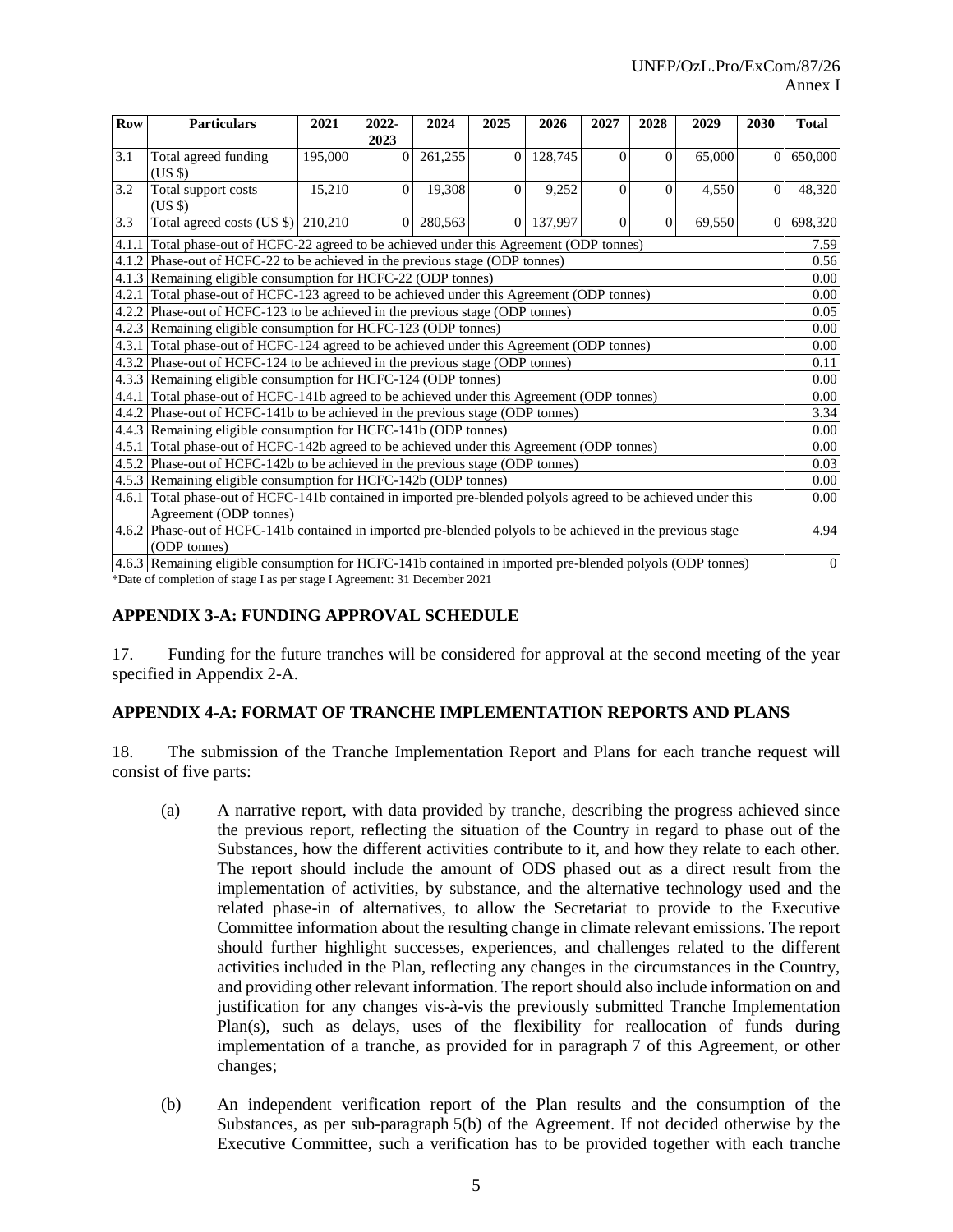request and will have to provide verification of the consumption for all relevant years as specified in sub-paragraph 5(a) of the Agreement for which a verification report has not yet been acknowledged by the Committee;

- (c) A written description of the activities to be undertaken during the period covered by the requested tranche, highlighting implementation milestones, the time of completion and the interdependence of the activities, and taking into account experiences made and progress achieved in the implementation of earlier tranches; the data in the plan will be provided by calendar year. The description should also include a reference to the overall Plan and progress achieved, as well as any possible changes to the overall Plan that are foreseen. The description should also specify and explain in detail such changes to the overall plan. This description of future activities can be submitted as a part of the same document as the narrative report under sub-paragraph (b) above;
- (d) A set of quantitative information for all Tranche Implementation Reports and Plans, submitted through an online database; and
- (e) An Executive Summary of about five paragraphs, summarizing the information of the above sub-paragraphs  $1(a)$  to  $1(d)$ .

19. In the event that in a particular year two stages of the HPMP are being implemented in parallel, the following considerations should be taken in preparing the Tranche Implementation Reports and Plans:

- (a) The Tranche Implementation Reports and Plans referred to as part of this Agreement, will exclusively refer to activities and funds covered by this Agreement; and
- (b) If the stages under implementation have different HCFC consumption targets under Appendix 2-A of each Agreement in a particular year, the lower HCFC consumption target will be used as reference for compliance with these Agreements and will be the basis for the independent verification.

## **APPENDIX 5-A: MONITORING INSTITUTIONS AND ROLES**

20. The entity responsible for the implementation of the Montreal Protocol in El Salvador is the Ministry of Environment and Natural Resources, through the National Ozone Unit (NOU).

21. The responsibilities of the NOU are to design and propose all the policy measures, including amendments to the current regulations, coordinate with stakeholders, institutions and relevant sectors involved in the implementation of the Protocol, follow up on all the programmes and projects and to prepare reports for the Ministry and Secretariat.

- 22. The Project Management Unit will assist the NOU in the following activities:
	- (a) Follow-up on the activities described in each of the projects, including training courses, seminars, workshops and presentations;
	- (b) Monitoring the purchase of equipment, materials, and tools and contracts for services to ensure alignment with the projects and compliance with the rules and regulations of the agencies participating in the Plan;
	- (c) Assisting in the reporting on the activities of the projects, taking into account the schedules defined in each component, and supporting the NOU to solve any deviations and to finalize all the activities;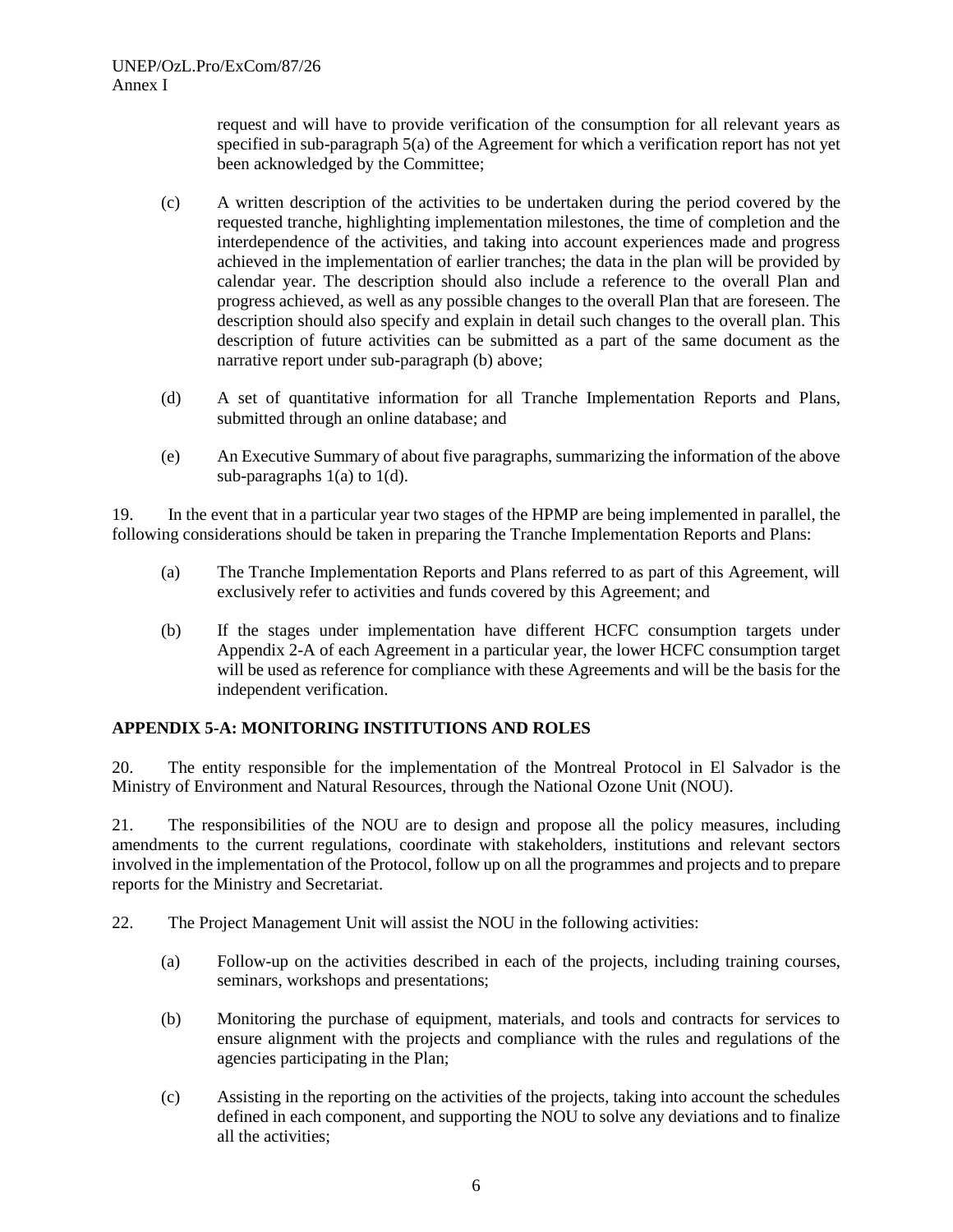- (d) Supporting the NOU to define and select the beneficiaries, always as a supporting activity;
- (e) Supporting the NOU in the data collection to prepare the required reports to the Secretariat for the tranche requests, and to the Lead IA and/or Cooperating IA;
- (f) Monitoring and promoting, when necessary, the actions to comply with the gender mainstreaming policy; and
- (g) Any other monitoring and evaluation activity requested by the NOU.

#### **APPENDIX 6-A: ROLE OF THE LEAD IMPLEMENTING AGENCY**

- 23. The Lead IA will be responsible for a range of activities, including at least the following:
	- (a) Ensuring performance and financial verification in accordance with this Agreement and with its specific internal procedures and requirements as set out in the Country's HPMP;
	- (b) Assisting the Country in preparation of the Tranche Implementation Reports and Plans as per Appendix 4-A;
	- (c) Providing independent verification to the Executive Committee that the Targets have been met and associated tranche activities have been completed as indicated in the Tranche Implementation Plan consistent with Appendix 4-A;
	- (d) Ensuring that the experiences and progress is reflected in updates of the overall plan and in future Tranche Implementation Plans consistent with sub-paragraphs 1(c) and 1(d) of Appendix 4-A;
	- (e) Fulfilling the reporting requirements for the Tranche Implementation Reports and Plans and the overall plan as specified in Appendix 4-A for submission to the Executive Committee, and should include the activities implemented by the Cooperating IA;
	- (f) In the event that the last funding tranche is requested one or more years prior to the last year for which a consumption target had been established, annual tranche implementation reports and, where applicable, verification reports on the current stage of the Plan should be submitted until all activities foreseen had been completed and HCFC consumption targets had been met;
	- (g) Ensuring that appropriate independent technical experts carry out the technical reviews;
	- (h) Carrying out required supervision missions;
	- (i) Ensuring the presence of an operating mechanism to allow effective, transparent implementation of the Tranche Implementation Plan and accurate data reporting;
	- (j) Co-ordinating the activities of the Cooperating IA, and ensuring appropriate sequence of activities;
	- (k) In case of reductions in funding for failure to comply in accordance with paragraph 11 of the Agreement, to determine, in consultation with the Country and the Cooperating IA, the allocation of the reductions to the different budget items and to the funding of the Lead IA and Cooperating IA;
	- (l) Ensuring that disbursements made to the Country are based on the use of the indicators;